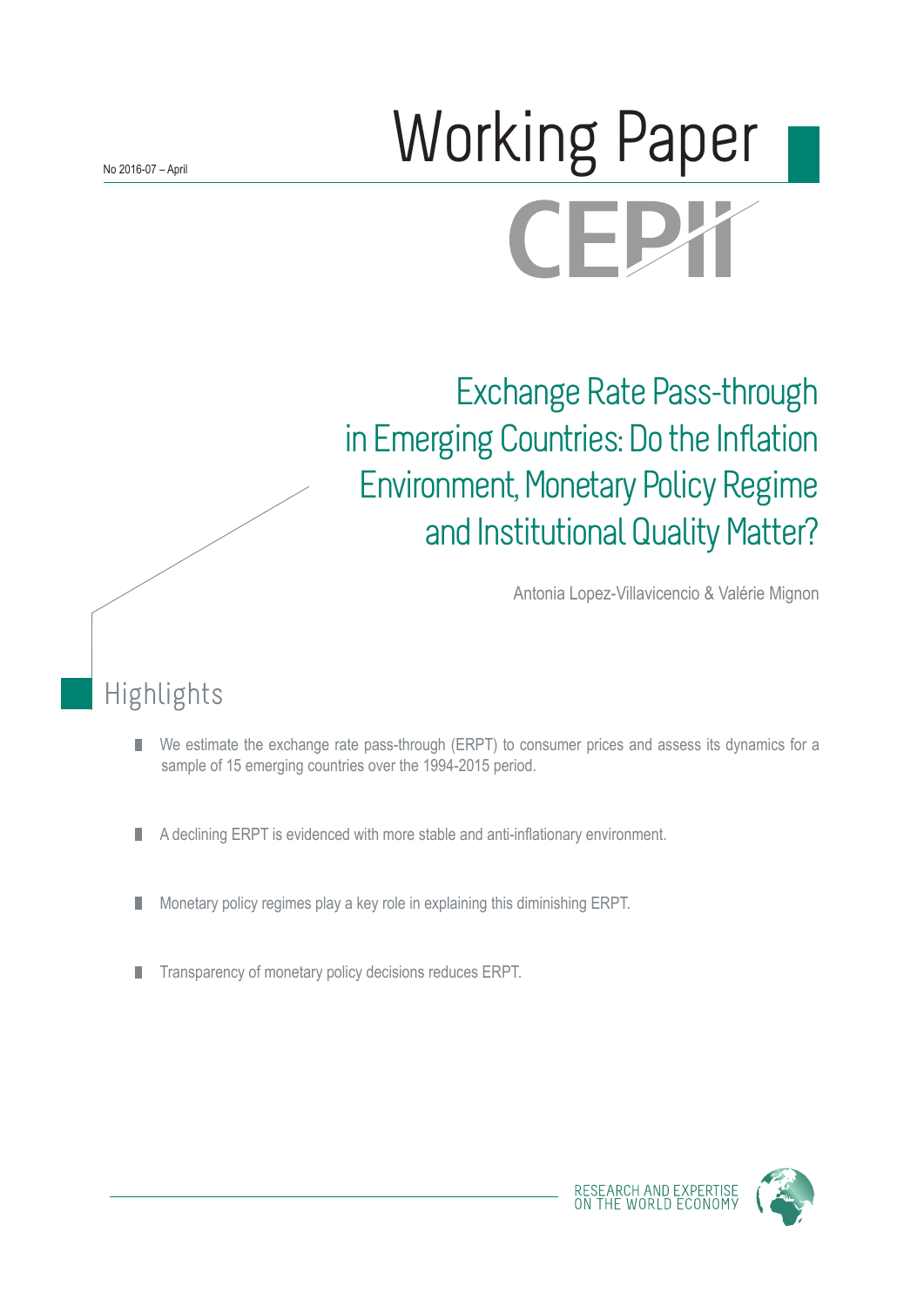# **Abstract**

In this paper, we estimate the exchange rate pass-through (ERPT) to consumer prices and assess its dynamics for a sample of 15 emerging countries over the 1994-2015 period. To this end, we augment the traditional bivariate relationship between the nominal effective exchange rate and inflation by accounting for the inflation environment, monetary policy regime, as well as domestic institutional factors. We show that both the level and volatility of inflation matter in the sense that declining ERPT is evidenced with more stable and anti-inflationary environment. Monetary policy also plays a key role since adopting an inflation target-especially de jure-leads to a significant reduction in ERPT for most countries. Adopting exchange rate targeting regime matters as well, contributing to a diminishing ERPT. Finally, we find evidence that transparency of monetary policy decisions clearly reduces ERPT, while this is not the case for central bank independence.

# **Keywords**

Exchange Rate Pass-through, Inflation, Emerging Countries, Monetary Policy.



E31, E52, F31.

## Working Paper



CEPII (Centre d'Etudes Prospectives et d'Informations Internationales) is a French institute dedicated to producing independent, policyoriented economic research helpful to understand the international economic environment and challenges in the areas of trade policy, competitiveness, macroeconomics, international finance and growth.

CEPII Working Paper Contributing to research in international economics

© CEPII, PARIS, 2016

All rights reserved. Opinions expressed. in this publication are those of the author(s) alone.

Editorial Director: Sébastien Jean

Production: Laure Boivin

No ISSN: 1293-2574

CEPII 113, rue de Grenelle 75007 Paris +33 1 53 68 55 00

www.cepii.fr Press contact: presse@cepii.fr

RESEARCH AND EXPERTISE<br>ON THE WORLD ECONOMY

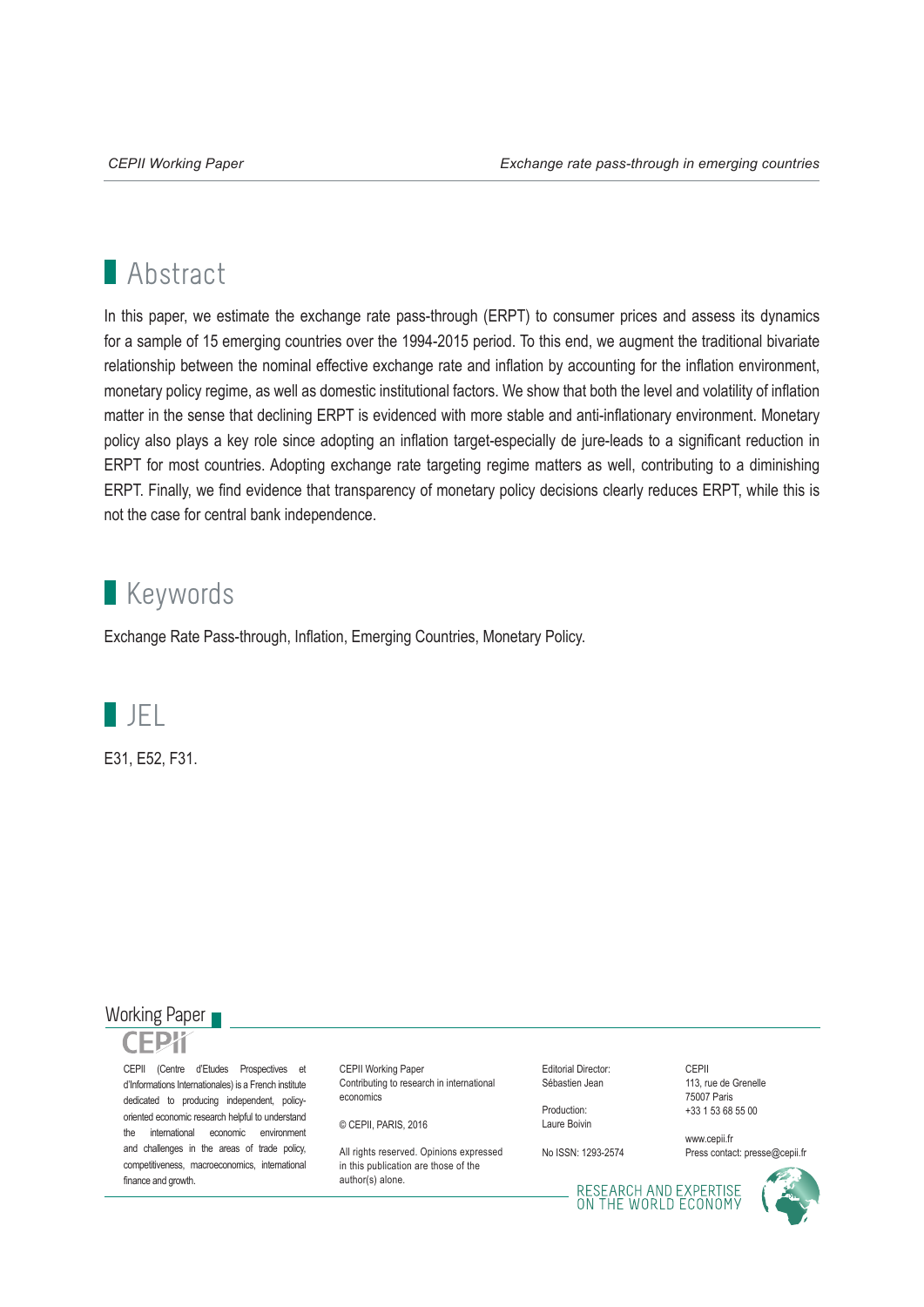# Exchange rate pass-through in emerging countries: Do the inflation environment, monetary policy regime and institutional quality matter? $1$

Antonia López-Villavicencio\*, and Valérie Mignon<sup>†</sup>

#### 1. Introduction

Traditional monetary theory regards high money creation as a common source of instability in both the exchange rate and the price level. Accordingly, in the presence of large monetary shocks, price inflation and exchange rate depreciation should be closely linked. Indeed, the relation between nominal exchange rate changes and price inflation—the exchange rate pass-through, ERPT from now on<sup>[2](#page-2-3)</sup>—can be important in an unstable monetary environment in which nominal shocks fuel both exchange rate depreciation and high inflation.

However, the bulk of the empirical literature finds that prices do not fully reflect exchange rate movements, meaning that ERPT is incomplete or partial.<sup>[3](#page-2-4)</sup> Two main approaches have been proposed to explain this phenomenon:<sup>[4](#page-2-5)</sup> a macroeconomic approach [\(Monacelli](#page-29-0) [\(2003\)](#page-29-0)) in which the incompleteness comes from nominal rigidities leading to unresponsiveness in prices in the short run, and a microeconomic approach linking the incomplete ERPT to an increasing degree of pricing-to-market behavior of firms [\(Betts and Devereux](#page-27-0) [\(2000\)](#page-27-0)). This literature also argues that ERPT has been declining in many industrialized countries following a dramatic change in inflation environment during the 1990s. In particular, ERPT seems to be very low over the past decades for a broad group of countries that have pursued

<span id="page-2-0"></span> $1$ We would like to thank Sébastien Jean for helpful remarks and suggestions.

<span id="page-2-2"></span><span id="page-2-1"></span>GATE-CNRS and University Lumière Lyon 2, France. E-mail: lopez@gate.cnrs.fr

<sup>&</sup>lt;sup>†</sup>EconomiX-CNRS, University of Paris Ouest and CEPII, France. Corresponding author: Valérie Mignon, EconomiX-CNRS, University of Paris Ouest, 200 avenue de la République, 92001 Nanterre Cedex, France. Phone: 33 1 40 97 58 60. E-mail: valerie.mignon@u-paris10.fr

<span id="page-2-3"></span><sup>2</sup>Strictly speaking, ERPT corresponds to the degree to which changes in the nominal exchange rate impact trade prices—especially import prices—and, in turn, other domestic prices. The original definition has been extended to address the effects of exchange rate changes on consumer or producer prices. The level of transmission corresponding to the original definition is referred to as "the first-stage ERPT", while the one corresponding to the extended definition is referred to as "the second-stage ERPT".

<span id="page-2-4"></span><sup>&</sup>lt;sup>3</sup>See [Menon](#page-29-1) [\(1995\)](#page-29-1) for a survey, and [Campa and Goldberg](#page-27-1) [\(2005\)](#page-27-1), [Marazzi and Sheets](#page-28-0) [\(2007\)](#page-28-0), [Bouakez](#page-27-2) [and Rebei](#page-27-2) [\(2008\)](#page-27-2) or [Gust, Leduc, and Vigfusson](#page-28-1) [\(2010\)](#page-28-1) for more recent empirical studies.

<span id="page-2-5"></span><sup>4</sup>For more details, see [Aron, MacDonald, and Muellbauer](#page-27-3) [\(2014\)](#page-27-3) among others.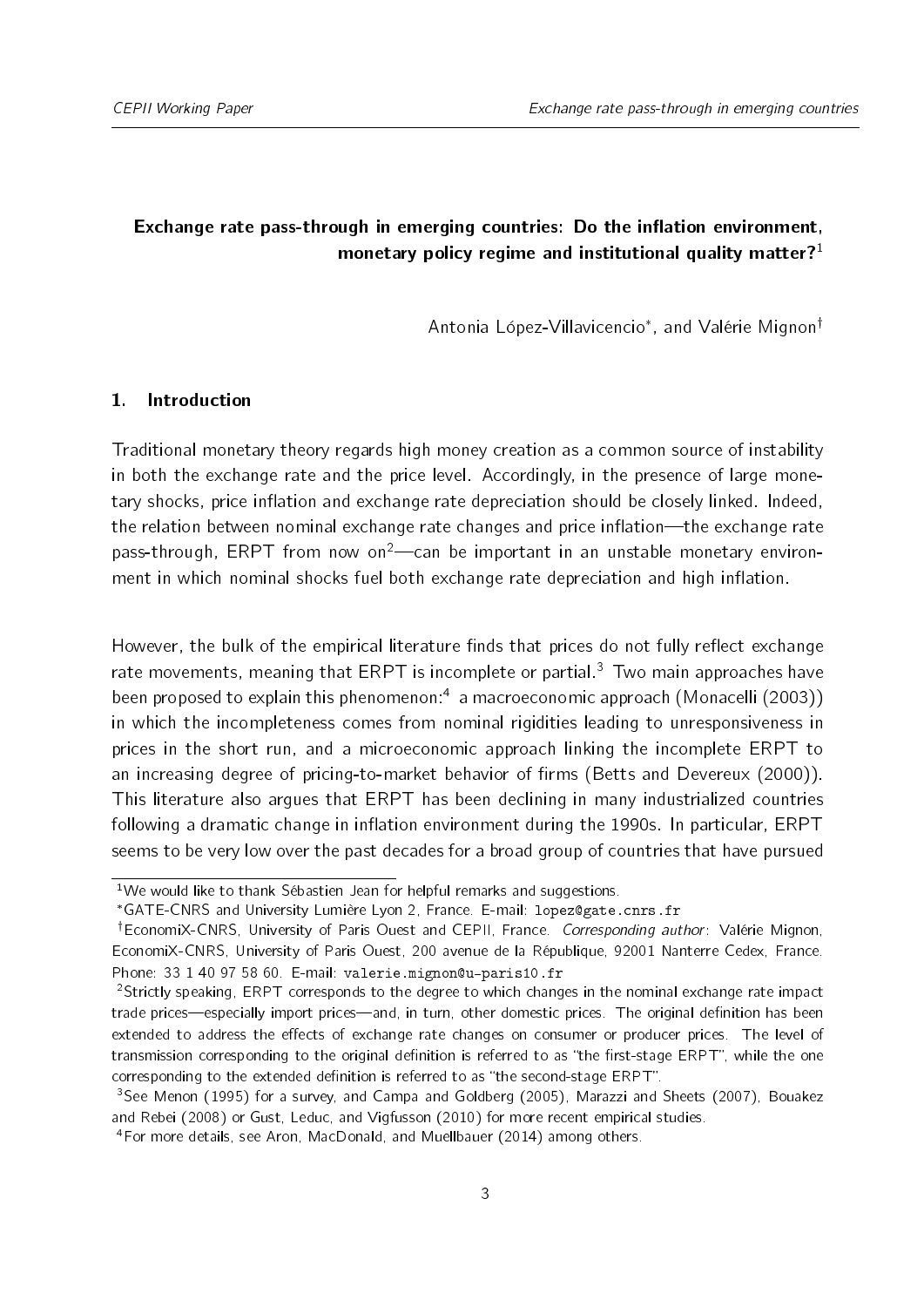stable and predictable monetary policies.<sup>[5](#page-3-0)</sup>

A common explanation for the declining ERPT is that expectations of inflation have become much more solidly anchored in recent years. In the context of a stable and predictable monetary policy environment, nominal shocks play a vastly reduced role in driving fluctuations in prices and in the exchange rate  $(Taylor (2000))$  $(Taylor (2000))$  $(Taylor (2000))$  $(Taylor (2000))$ . Thus, a stable monetary policy environment—supported by an institutional framework that allows the central bank to pursue a credible and independent policy-contributes to explaining why even sizeable depreciations of the nominal exchange rate have exerted small effects on consumer prices: when the inflation environment is more stable, firms resist passing exchange rate changes on to prices. A similar argument is developed in [Devereux and Yetman](#page-28-2) [\(2010\)](#page-28-2), where the size of pass-through is a function of the stance of monetary policy as it affects the degree of price stickiness. When firms can adjust their frequency of price changes, loose monetary policy (associated with high inflation) leads to higher ERPT. In this sense, ERPT would be endogenous to a country's inflation performance. Note, however, that low ERPT will persist only so long as monetary authorities continue with a credible monetary policy.

Falling into this strand of the literature, this paper aims at estimating ERPT to consumer prices and assessing its dynamics for a sample of 15 emerging countries over the 1994-2015 period. The case of emerging countries is particularly interesting since these economies have undergone major changes in the last two decades: adoption of inflation targeting, adoption of floating exchange rate regimes, elimination of capital controls, etc. Consequently, these countries may face higher imported inflationary pressures and exchange rate volatility. Besides, given that many of them have also reached low and quite stable inflation levels by the end of the 1990s, it is likely that they have experienced the declining ERPT observed for advanced economies. In their survey, [Aron, MacDonald, and Muellbauer](#page-27-3) [\(2014\)](#page-27-3) put forward the very different estimates obtained for ERPT, and emphasize that frequent misspecifications are at play in the empirical literature.

Being aware of this issue, we go further than previous literature by paying attention to various key elements in investigating ERPT in emerging countries. First, most of the empirical literature either relies on a single country or on a panel of economies by imposing coun-try homogeneity.<sup>[6](#page-3-1)</sup> Here, we consider country-by-country estimations and thus account for heterogeneity through not imposing the same ERPT coefficients for all countries. Second,

<span id="page-3-0"></span><sup>&</sup>lt;sup>5</sup>See [Gagnon and Ihrig](#page-28-3) [\(2004\)](#page-27-4), [Bailliu and Fujii](#page-27-4) (2004), [Ihrig, Marazzi, and Rothenberg](#page-28-4) [\(2006\)](#page-28-4), [Marazzi and](#page-28-0) [Sheets](#page-28-0) [\(2007\)](#page-28-0), [Bouakez and Rebei](#page-27-2) [\(2008\)](#page-27-2), and [Dong](#page-28-5) [\(2012\)](#page-28-5) among others.

<span id="page-3-1"></span><sup>6</sup>For a survey, see [Aron, MacDonald, and Muellbauer](#page-27-3) [\(2014\)](#page-27-3).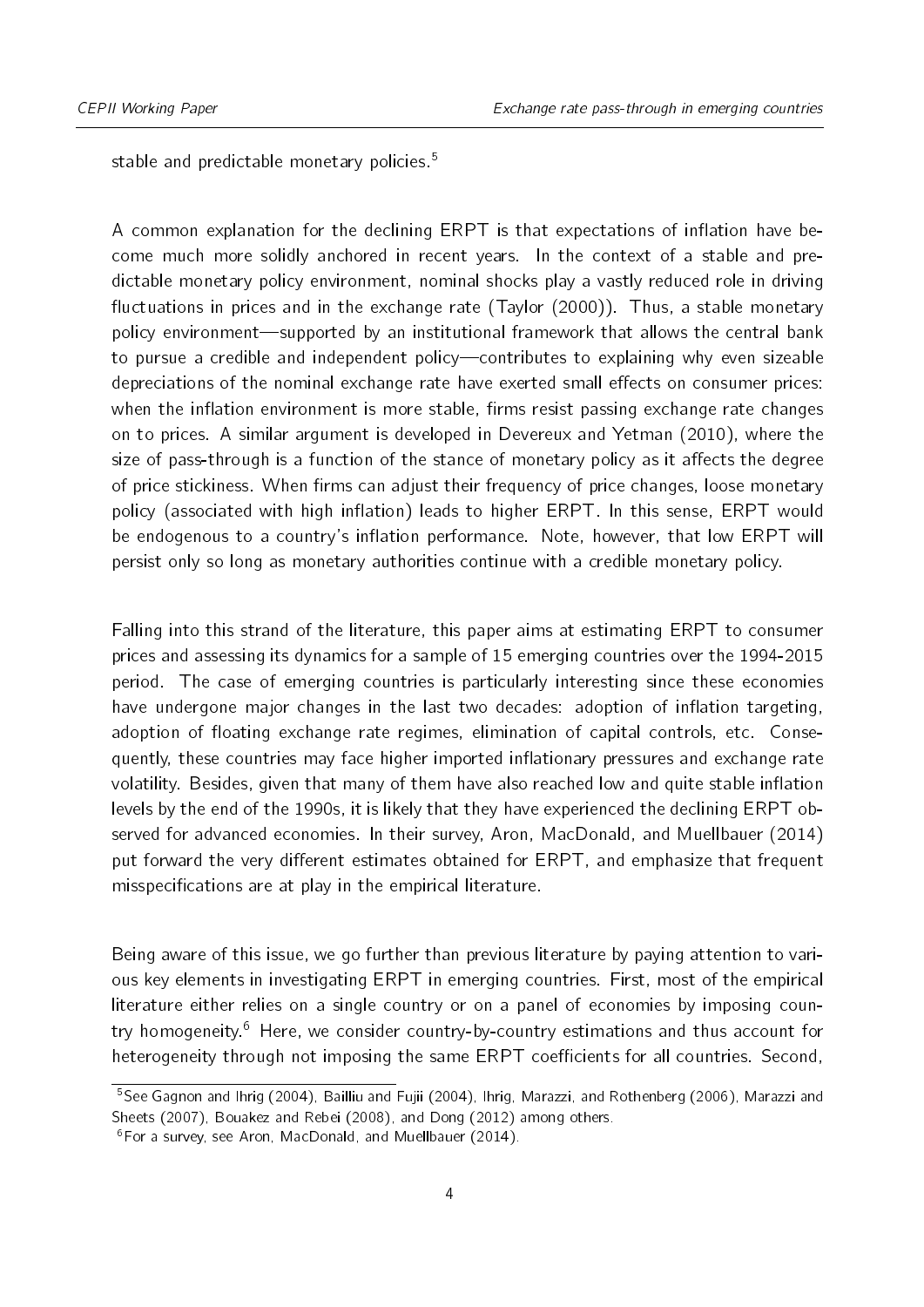we augment the usual bivariate relationship between inflation and change in the nominal exchange rate by including various variables and interaction terms. Specifically, in addition to control variables, we account for the inflation environment, monetary policy, and quality of institutions. Third, turning to methodological considerations, we do not impose restrictive lag structures in the ERPT equation but appropriately select the optimal number of lags to avoid ERPT underestimation. Fourth, we distinguish between the effects of having adopted a quantitative target (a de jure commitment) from the effects of hitting the target (a de facto target).

Our main results can be summarized as follows. First, we show that inflation environment matters in the sense that declining ERPT is evidenced with more stable and anti-inflationary environment. Second, adopting inflation targeting regime leads to a significant decline in ERPT for most countries, with a more important impact evidenced for de jure compared to de facto regime. Third, adopting exchange rate targeting regime matters as well, contributing to a diminishing ERPT. Finally, we find evidence that transparency of monetary policy decisions clearly reduces ERPT, while it is not the case for central bank independence.

The rest of the paper is organized as follows. Section [2](#page-4-0) describes our various ERPT specifications, as well as the methodology. Section [3](#page-10-0) presents the sample of countries and data, together with some stylized facts. Section [4](#page-15-0) is devoted to the estimation results and related comments. Finally, Section [5](#page-24-0) concludes the paper.

#### <span id="page-4-0"></span>2. ERPT specifications and methodology

<span id="page-4-3"></span>The baseline equation used to estimate ERPT relies on the generic specification proposed by [Goldberg and Knetter](#page-28-6) [\(1997\)](#page-28-6):<sup>[7](#page-4-1)</sup>

$$
\Delta p_t = \alpha + \gamma \sum_{j=1}^n \Delta p_{t-j} + \rho \Delta y_t + \lambda \Delta p_t^* + \theta \Delta e_t + \epsilon_t
$$
\n(1)

where  $p_t$  denotes the consumer price index in period  $t$ ,  $e_t$  is the nominal effective exchange rate,  $p_t^*$  corresponds to prices of competing goods, and the demand shifter is measured by the industrial production index  $y_t$ .  $\epsilon_t$  is an independent and identically distributed error term.[8](#page-4-2) All the variables are expressed in logarithms.

<span id="page-4-1"></span> $17$ The ERPT equation is usually specified in first differences because the underlying series are generally found to be integrated of order one and non-cointegrated (see, e.g., [Campa and Goldberg](#page-27-1) [\(2005\)](#page-27-1)).

<span id="page-4-2"></span><sup>&</sup>lt;sup>8</sup>As previously mentioned, we do not impose an *ad hoc* restrictive lag structure. We include various lags of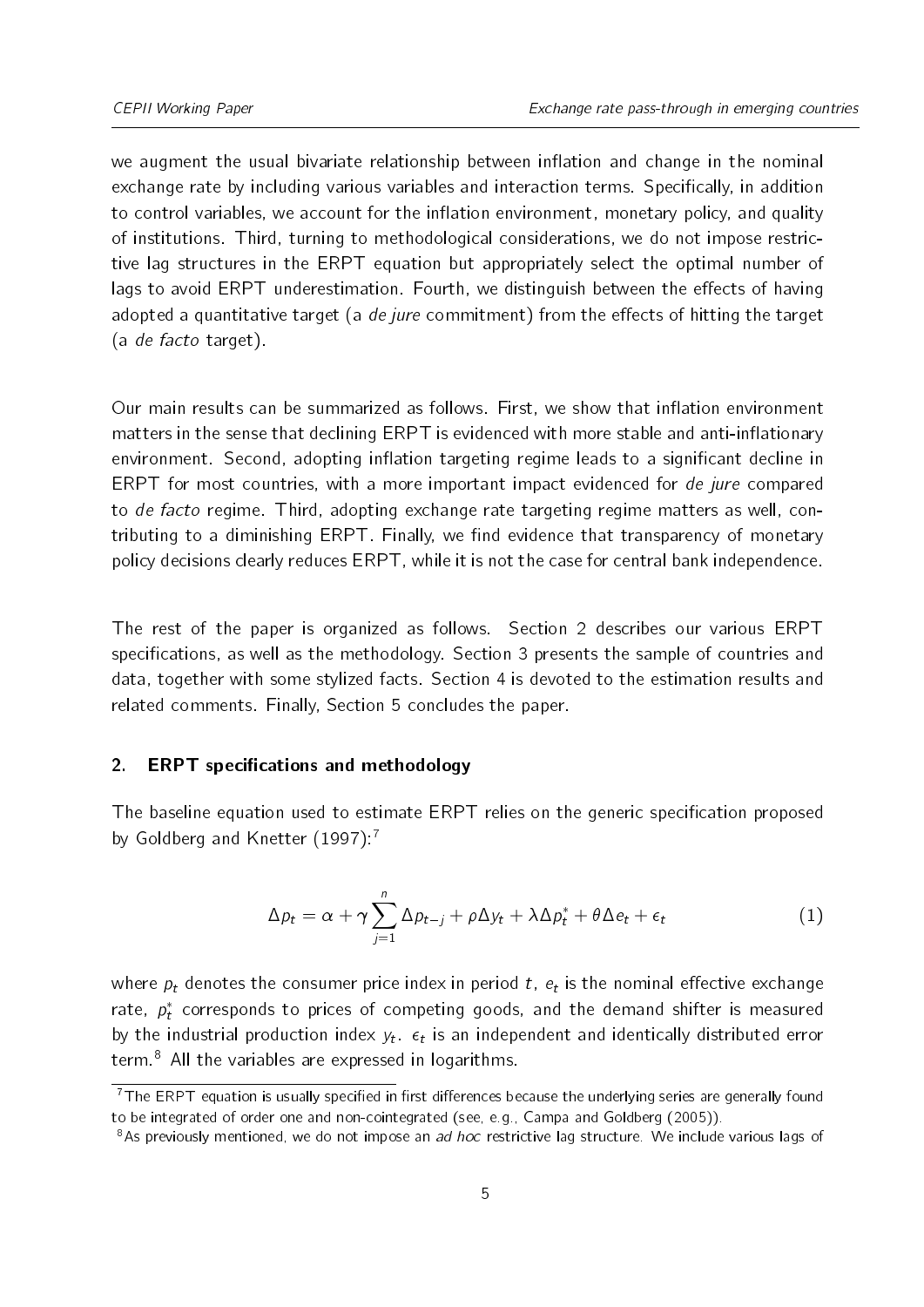#### 2.1. Accounting for the inflation environment

As stressed above, various theoretical and empirical studies emphasize that the degree of ERPT may depend on inflation uncertainty and the conduct of monetary policy. Indeed, in his seminal work, [Taylor](#page-29-2) [\(2000\)](#page-29-2) proposes that the declining pass-through in industrialized countries is the result of the low inflation environment experienced by these economies during the 1990s, in contrast to the high inflation rates recorded for previous decades. [Taylor](#page-29-2) [\(2000\)](#page-29-2) explains the link between inflation and ERPT using a model of firm behavior based on staggered price setting and monopolistic competition. A key point in the model is how exchange rate shocks are perceived by importers and producers. If the increase in costs following a depreciation is perceived as transitory, agents can reduce temporarily their markups, save the menu costs of changing prices and simply wait until the shock reverts. On the contrary, if the shock is perceived as permanent or highly persistent, the price adjustment is inevitable. Since the economy will be subject to more persistent nominal shocks in high inflation regimes, the link between the level of inflation and the pass-through emerges. In the same line, importers and producers will find it easier to increase their prices more frequently in a high and unstable inflation environment (see [Choudhri and Hakura](#page-27-5) [\(2006\)](#page-27-5)).

Given that many emerging economies have reached low and stable inflation levels by the end of the 1990s, it is likely that they have also experienced the decline in the pass-through observed in the industrialized world. Under this scenario, we start by analyzing the impact of the inflation environment on ERPT. For this purpose, we consider two variables. First, we use the 12-period backward moving average of the inflation rate (denoted as MA INF<sub>t</sub>) to account for the level—high or low—of inflation environment.<sup>[9](#page-5-0)</sup> Second, we rely on the standard deviation backward moving average of the inflation rate (denoted as SD INF<sub>t</sub>) to capture inflation stability and persistence. If the variance of inflation declines, its persistence also decreases while high variance is associated with high inflation persistence. Specifically, the corresponding two equations are given by:

<span id="page-5-1"></span>
$$
\Delta p_t = \alpha + \gamma \sum_{j=1}^n \Delta p_{t-j} + \rho \Delta y_t + \lambda \Delta p_t^* + \theta \Delta e_t + \theta^{MA} (\Delta e_t \times \text{MA INF}_t) + \epsilon_t \tag{2}
$$

the inflation rate to better capture the observed inertial behavior of inflation (inflation persistence) and to avoid underestimating ERPT. Considering a maximum of twelve, the optimal number of lags is chosen using the general-to-specific criteria (5% significance level).

<span id="page-5-0"></span> $9$ To avoid relying on a too short moving average length to characterize an inflationary environment, we also consider other lengths as robustness checks. The findings are very similar, as shown by the results reported in Table [9](#page-31-0) in Appendix for a 36-period backward moving average of the inflation rate.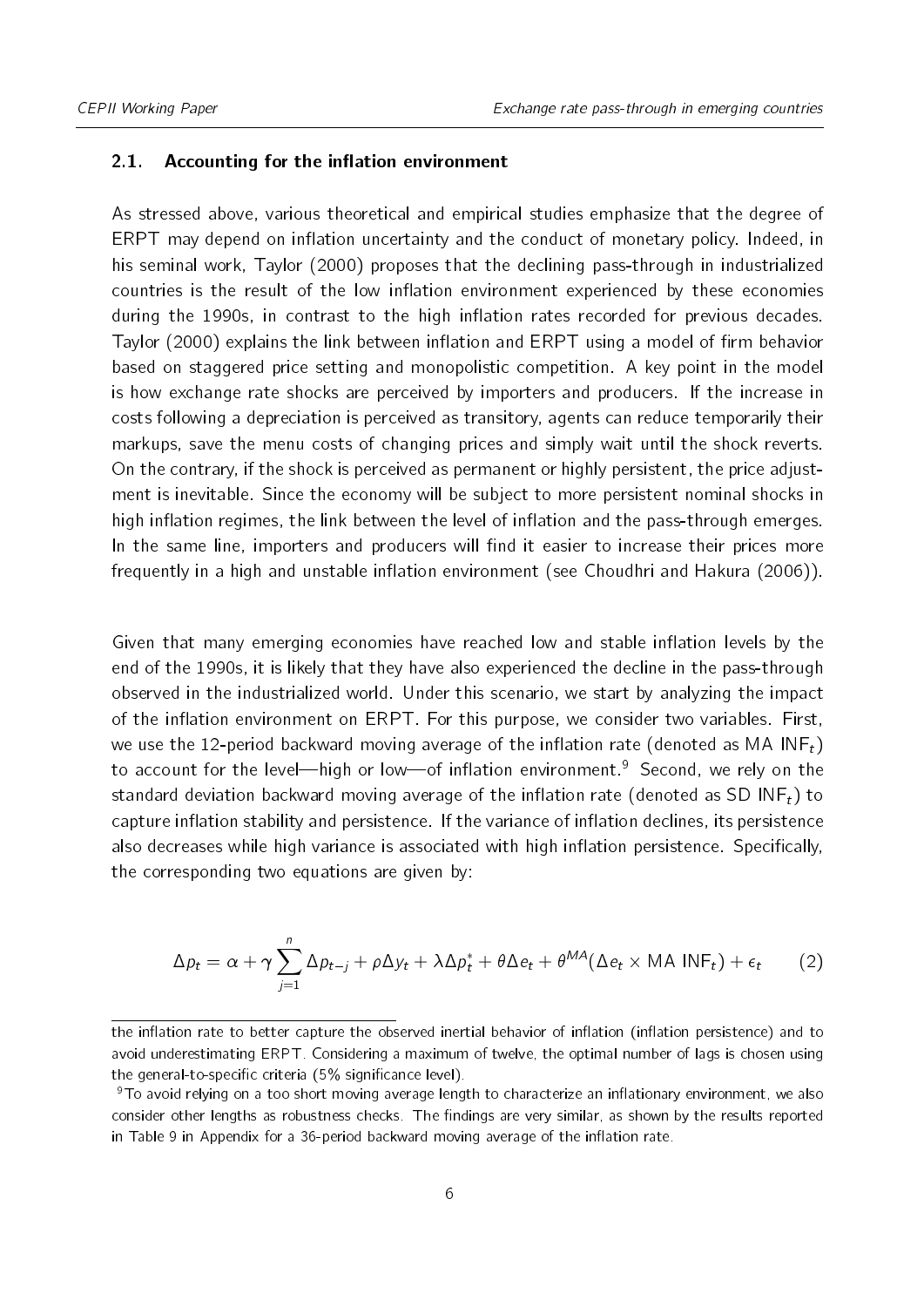<span id="page-6-0"></span>
$$
\Delta p_t = \alpha + \gamma \sum_{j=1}^n \Delta p_{t-j} + \rho \Delta y_t + \lambda \Delta p_t^* + \theta \Delta e_t + \theta^{SD} (\Delta e_t \times SD \text{ INF}_t) + \epsilon_t \tag{3}
$$

where MA INF<sub>t</sub> and SD INF<sub>t</sub> capture the past mean inflation and its stability, respectively. It is worth mentioning that we do not include directly-i.e., in a non-interactive fashionthose two variables in the previous equations since they are obtained from past inflation and, in turn, are correlated with the lagged dependent variable. In Equations [\(2\)](#page-5-1) and [\(3\)](#page-6-0), we interpret a positive and significant coefficient  $\theta^{MA}$  and  $\theta^{SD}$  as evidence that  $\sf{ERPT}$  is more important when inflation is higher in the first case, and more unstable in the second case. ERPT depending on the inflation environment, the total effect of the exchange rate on prices is given by:

Total ERPT<sub>t</sub> = 
$$
\frac{\partial \Delta p_t}{\partial MA \, INF_t}
$$
 =  $(\theta + \theta^{MA} \overline{MA} \, INF)\Delta e_t$  (4)

and

Total ERPT<sub>t</sub> = 
$$
\frac{\partial \Delta p_t}{\partial SD \, INF_t}
$$
 =  $(\theta + \theta^{SD} \overline{SD} \, INF) \Delta e_t$  (5)

where  $\overline{MA}$  INF and  $\overline{SD}$  INF are the mean of the inflation rate and the mean of its standard deviation over the whole period, respectively. We calculate the total effect of a one-unit increase in the exchange rate obtained using the estimates from the considered regression model (Equations [\(2\)](#page-5-1) and [\(3\)](#page-6-0)).

#### 2.2. Accounting for monetary policy

An important monetary policy implication, especially for emerging markets, is that if the central bank manages to establish a credible low inflation regime, then ERPT should decline quickly. This hypothesis seems particularly relevant in countries that have adopted a monetary target (see, e.g., [Taylor](#page-29-2) [\(2000\)](#page-29-2)). [Fatás, Mihov, and Rose](#page-28-7) [\(2007\)](#page-28-7), for instance, identify transparent targets for monetary policy with quantitative targets. These targets are easily measured. Moreover, quantitative targets are transparent since they can be assessed without (much) debatable personal judgment. A formal commitment to a quantitative target is expected to influence (improve) the formation of inflation expectations and (reduce)  $inflation$  uncertainty [\(Mishkin](#page-29-3)  $(2007)$ ).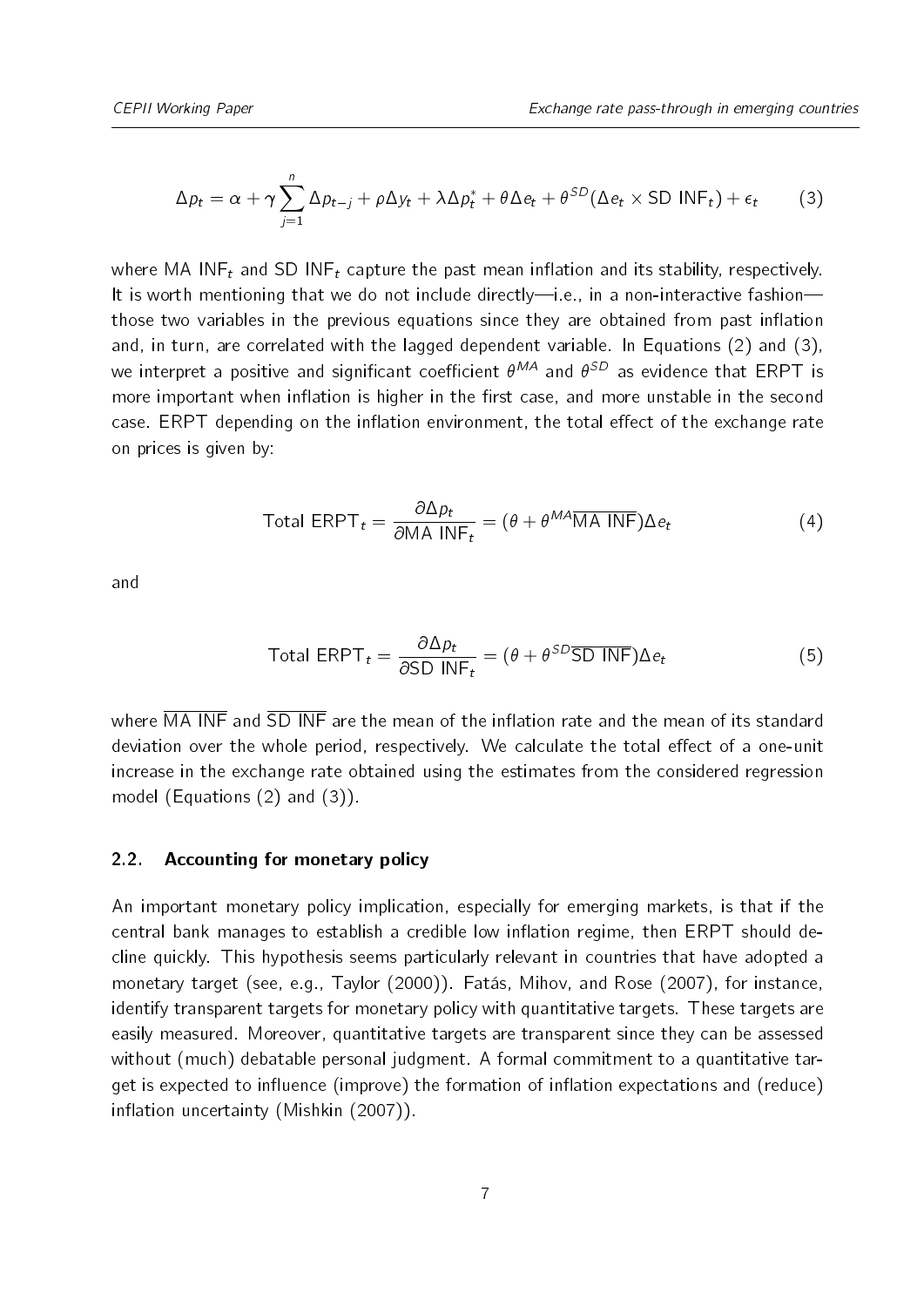In practice, central banks have used three types of quantitative monetary targets (with varying degrees of success): inflation, exchange rates, and money growth rates. In the first case, the adoption of an inflation targeting regime is supposed to contribute to re-ductions in both the level and volatility of inflation [\(Vega and Winkelried](#page-29-4) [\(2005\)](#page-29-4)). The basic underlying idea is that adopting inflation targeting leads to credibility gains that are responsible for keeping low inflation expectations following an exchange rate appreciation. Consequently, opting for an inflation target is a means to reduce ERPT since under this regime, (i) inflation is expected to be diminished and stabilized, and (ii) central banks are expected to gain credibility as inflation-fighters. In addition, as shown by [Reyes](#page-29-5) [\(2007\)](#page-29-5), under inflation targeting regime, central banks respond to an exchange rate appreciation by increasing the interest rate to impede that exchange rate changes feed into inflation. The exchange rate dynamics is in turn affected, weakening the ERPT to inflation.

Regarding exchange rate targets, there is an extensive literature which compares the merits of fixed and floating exchange rate regimes both theoretically and empirically,<sup>[10](#page-7-0)</sup> and the macroeconomic effect of the exchange rate regime is still an open question. We follow [Fatás, Mihov, and Rose](#page-28-7) [\(2007\)](#page-28-7) and identify exchange rate targeting countries as those that have adopted fixed exchange rates. The underlying idea is that these regimes correspond to well-defined monetary policies and are, therefore, transparent, contrary to floating regimes.<sup>[11](#page-7-1)</sup> In countries for which the exchange rate acts as a nominal anchor to inflationary anticipations, an exchange rate change tends to be quickly incorporated into expectations and, in turn, into prices. As a consequence, ERPT is expected to be higher for such economies. In the case of no exchange rate intermediary target, the pass-through tends to decrease as expectations are not strongly linked to the exchange rate. In a floating regime with inflation targeting, the influence of exchange rate changes on non-tradable prices is expected to be weak: in that case,  $ERPT$  tends to decline as the adoption of inflation targeting shifts inflation anticipations from the exchange rate to the inflation target.

Along these lines, we investigate the link between ERPT and monetary policy behavior. To this end, we add to the baseline regression the exchange rate variation interacted with two variables that capture quantitative monetary targets: (i) a dummy variable that takes the value of one if the country has adopted inflation targeting, zero otherwise; and (ii) a dummy variable that takes the value of one if the country has adopted an exchange rate target, zero otherwise.<sup>[12](#page-7-2)</sup> The corresponding estimated models are the following:

<span id="page-7-0"></span><sup>&</sup>lt;sup>10</sup>See, e.g., [Eichengreen](#page-28-8) [\(1994\)](#page-28-8), [Devereux](#page-28-9) [\(1999\)](#page-28-9), [Edwards](#page-28-10) [\(2001\)](#page-28-10) and [Frankel](#page-28-11) [\(2003\)](#page-28-11) among others.

<span id="page-7-1"></span> $11$ We do not analyze the effects of money growth rate target since most of our considered countries have abandoned this objective long before our sample period.

<span id="page-7-2"></span> $12$ [Fatás, Mihov, and Rose](#page-28-7) [\(2007\)](#page-28-7) suggest that inflation targeting is far more durable than exchange rate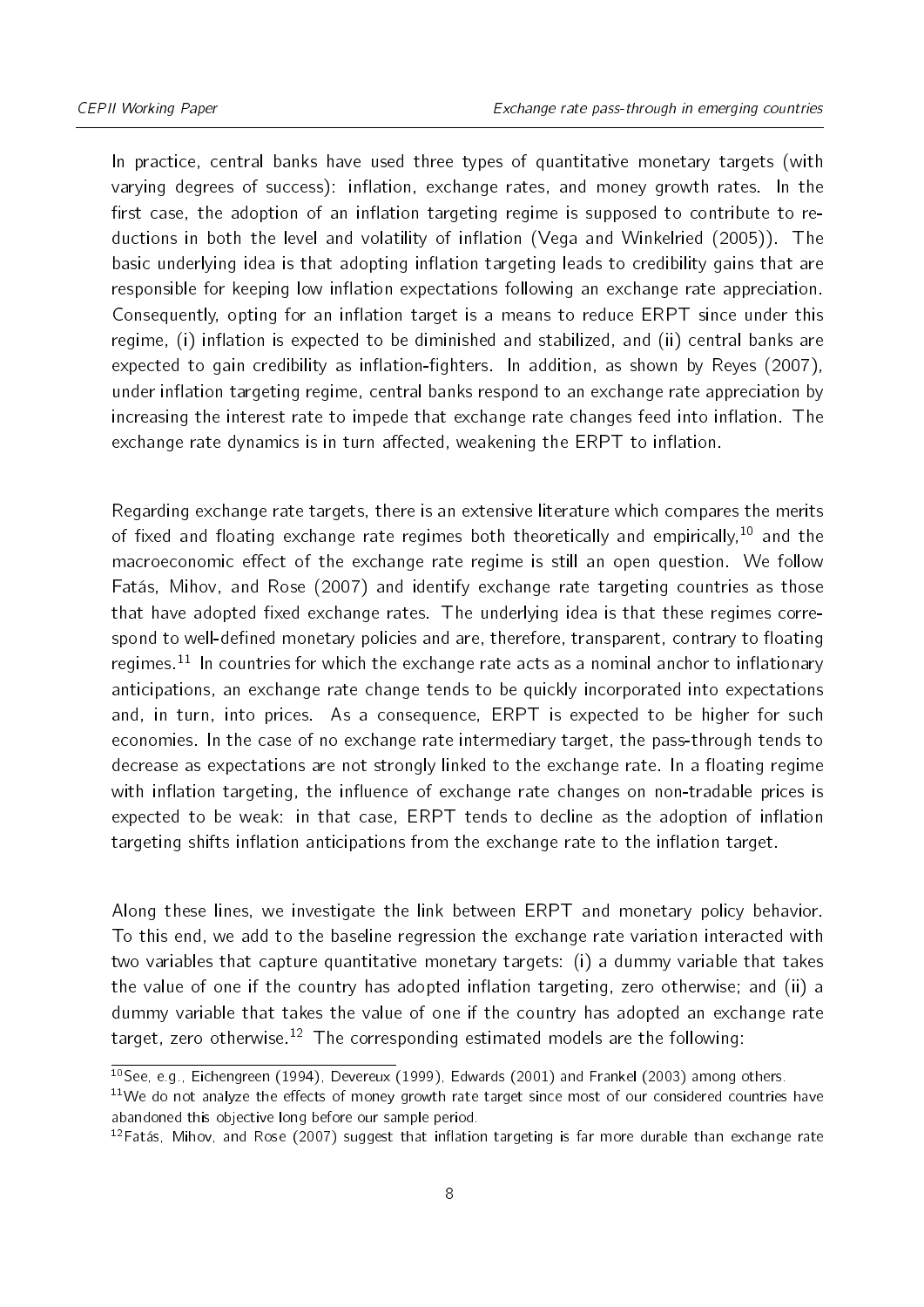<span id="page-8-0"></span>• For inflation targeting  $(1T)$ :

$$
\Delta p_t = \alpha + \gamma \sum_{j=1}^n \Delta p_{t-j} + \rho \Delta y_t + \lambda \theta p_t^* + \theta \Delta e_t + \theta^{T} (\Delta e_t \times T_t) + \phi T_t + \epsilon_t \qquad (6)
$$

<span id="page-8-1"></span>• For exchange rate targeting  $(ERT)$ :

$$
\Delta p_t = \alpha + \gamma \sum_{j=1}^n \Delta p_{t-j} + \rho \Delta y_t + \lambda \theta p_t^* + \theta \Delta e_t + \theta^{ERT} (\Delta e_t \times ERT_t) + \phi ERT_t + \epsilon_t
$$
 (7)

In Equations [\(6\)](#page-8-0) and [\(7\)](#page-8-1),  $IT_t$  and  $ERT_t$  represent inflation and exchange rate target, respectively. Thus, the coefficients on these interaction terms capture any change in passthrough that occurs as a result of a transition to a new monetary regime. For instance, in Equation  $(6)$  there are two coefficients of interest: the coefficient on the rate of change in the exchange rate (i.e.,  $\theta$ ) and the coefficient on the interaction term described above (i.e.,  $\theta^{T}$ ). The former captures the average rate of short-run ERPT, whereas the latter captures any incremental effect due to a move to an inflation targeting regime. For instance, a non significant coefficient on the dummy variable implies that ERPT in the presence of an inflation target is not statistically different from the overall  $ERPT$ . The total effect in this case is:

$$
\text{Total ERPT}_t = \frac{\partial \Delta p_t}{\partial \mathbf{T}_t} = (\theta + \theta^{T}) \Delta e_t \tag{8}
$$

Similarly, the total effect in the case of exchange rate targeting is given by:

$$
\text{Total ERPT}_t = \frac{\partial \Delta p_t}{\partial \text{ERT}_t} = (\theta + \theta^{ERT}) \Delta e_t \tag{9}
$$

#### 2.3. Accounting for domestic institutional quality

Finally, there is also a large literature that has investigated the role of domestic institutions in the conduct of monetary policy, most of which focuses on the effects of central bank independence and transparency (e.g., [Alesina and Summers](#page-27-6) [\(1993\)](#page-27-6), Eijffinger and Geraats [\(2006\)](#page-28-12), and [Dincer and Eichengreen](#page-28-13) [\(2014\)](#page-28-13)).<sup>[13](#page-8-2)</sup> Generally, good institutional quality is as-sociated with a low level of inflation (see [Cukierman](#page-27-7) [\(1992\)](#page-27-7) and [Aisen and Veiga](#page-27-8) [\(2008\)](#page-27-8)

regimes.

<span id="page-8-2"></span><sup>&</sup>lt;sup>13</sup>Obviously, the construction of independence and transparency indicators involves debatable personal judgment.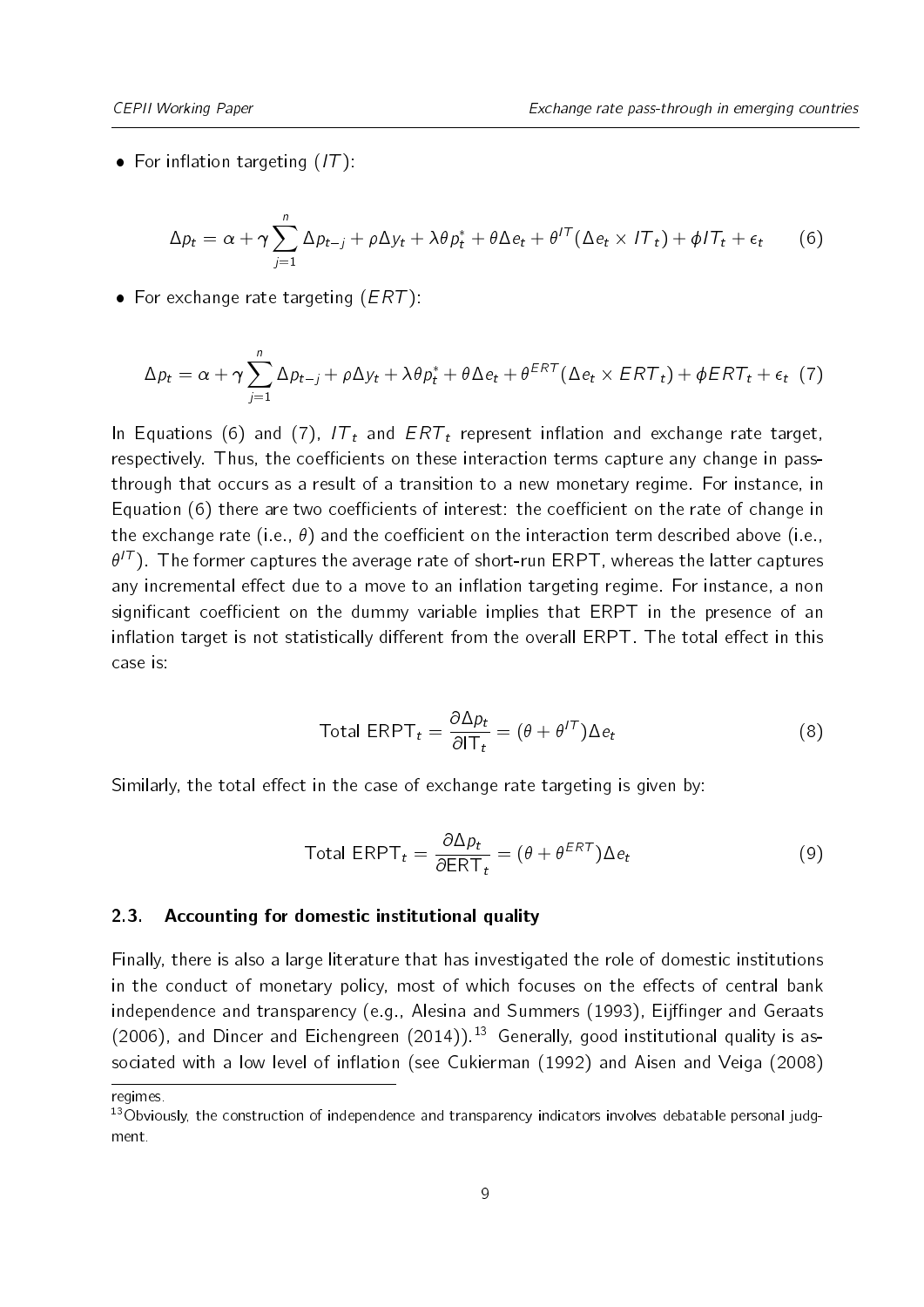among others). For instance, [Cukierman](#page-27-7) [\(1992\)](#page-27-7) underlines that central bank independence tends to decrease inflation volatility, while [Aisen and Veiga](#page-27-8) [\(2008\)](#page-27-8) put forward the role of political instability and low level of democracy and institutional environment in explaining inflation volatility.

However, it should be mentioned that the findings are far from being unanimous. [Campillo](#page-27-9) [and Miron](#page-27-9) [\(1997\)](#page-27-9) do not find evidence of a robust link between central bank independence and low inflation. These results are consistent with [Posen](#page-29-6) [\(1995\)](#page-29-6) showing that in countries characterized by a high level of inflation, an improvement in the quality of institutions is not associated with a decrease in the inflation rate.

Aiming at explaining the conflicting results found in the literature, [Acemoglu, Johnson,](#page-27-10) [Querubin, and Robinson](#page-27-10) [\(2008\)](#page-27-10) investigate the relationship between central bank independence and inflation performance. They emphasize a negative link between the two variables only in the case of "average" degrees of the political and institutional environment, but no clear-cut relationship emerges when this environment is good—which is the case for most advanced countries—or bad. The underlying idea is that economies characterized by good political environment also have good institutions and low levels of inflation. In countries characterized by the absence of mechanism for controlling Government's action, inflation is determined irrespective of the central bank and, in turn, of its independence. Between these two extreme cases, the quality of institutions may play a key role.

Turning to methodological issues, one important concern relates to the relatively short time sample for which data on central bank independence and transparency are available. To maintain a maximum number of observations, we thus consider a panel data methodology more relevant than a country-by-country approach in that case. Moreover, since transparency and independence of the central bank of an individual country is in general quite stable over time, a panel data set approach increases the number of observations significantly, which allows us to formally estimate the role of the policy regime. Within this framework, we use three estimators to ensure the robustness of our findings. Specifically, we consider pooled, fixed effect and dynamic GMM panel-data estimators in equations where we interact the change in the effective exchange rate with either transparency or independence (see Equations [\(10\)](#page-10-1) and [\(11\)](#page-10-2) below). Although the GMM estimator does appear to be the most appropriate choice in our context, it should be mentioned that, as with any instrumental variable approach, it suffers from large finite-sample biases if the instruments are weak. Thus, if the lagged values of the endogenous variable are only weak instruments for subsequent first differences, the GMM estimator could be poorly behaved.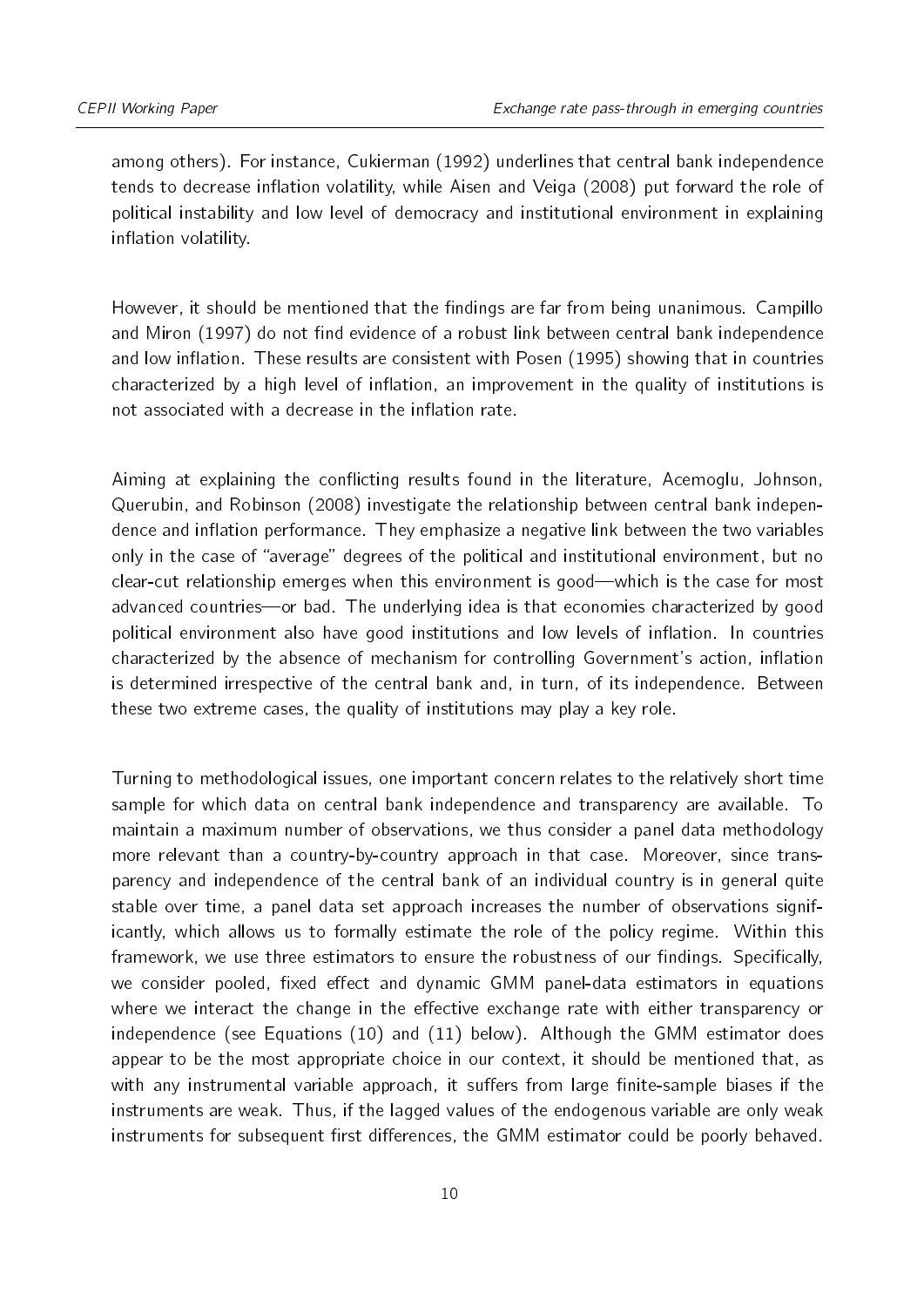<span id="page-10-1"></span>We acknowledge this potential drawback and address it by reporting estimation results for the pooled OLS and fixed-effect estimators. The corresponding two equations are given by:

$$
\Delta p_{i,t} = \alpha_i + \beta_t + \gamma \sum_{j=1}^n \Delta p_{i,t-j} + \rho \Delta y_{i,t} + \lambda \theta p_{i,t}^* + \theta \Delta e_{i,t} + \theta^{\mathsf{T}} (\Delta e_{i,t} \times \mathcal{T}_{i,t}) + \phi \mathcal{T}_{i,t} + \epsilon_{i,t} \tag{10}
$$

<span id="page-10-2"></span>and

$$
\Delta p_{i,t} = \alpha_i + \beta_t + \gamma \sum_{j=1}^n \Delta p_{i,t-j} + \rho \Delta y_{i,t} + \lambda \theta p_{i,t}^* + \theta \Delta e_{i,t} + \theta^{\dagger} (\Delta e_{i,t} \times I_{i,t}) + \phi I_{i,t} + \epsilon_{i,t} (11)
$$

where  $i = 1, ..., 15$  denotes the country,  $\alpha_i$  and  $\beta_t$  are individual and time fixed effects, respectively, and  $T_t$  and  $I_t$  represent transparency and independence of the central bank.

#### <span id="page-10-0"></span>3. Data and stylized facts

We consider a sample of 15 emerging countries that have adopted an inflation targeting regime between January 1994 and July 2015: Brazil, Colombia, Czech Republic, Hungary, Indonesia, South Korea, Mexico, Peru, Philippines, Poland, Romania, Slovak Republic, South Africa, Thailand and Turkey. We use monthly data, allowing us to better account for changes in monetary policy regimes.

We rely on the following variables: (i) the consumer price index  $(P)$ , source IMF-International Financial Statistics (IFS)), (ii) the nominal effective exchange rate defined as domestic currency per unit of foreign currency  $(E, \text{source BIS})$ , (iii) the index of industrial production (Y, source IFS), and (iv) trade-weighted foreign prices  $(P^*)$ .<sup>[14](#page-10-3)</sup> This last variable is derived using the definition of real effective exchange rates ( $rer$ ) adopted by the BIS ( $rer = E \times \frac{P}{P^*}$ ) as:

$$
P^* = \frac{(E \times P)}{rer} \tag{12}
$$

<span id="page-10-3"></span><sup>&</sup>lt;sup>14</sup>An increase in the nominal exchange rate implies a depreciation. Therefore, a positive relationship is expected between exchange rate change and inflation, since a depreciation of the currency should be followed by an increase in inflation.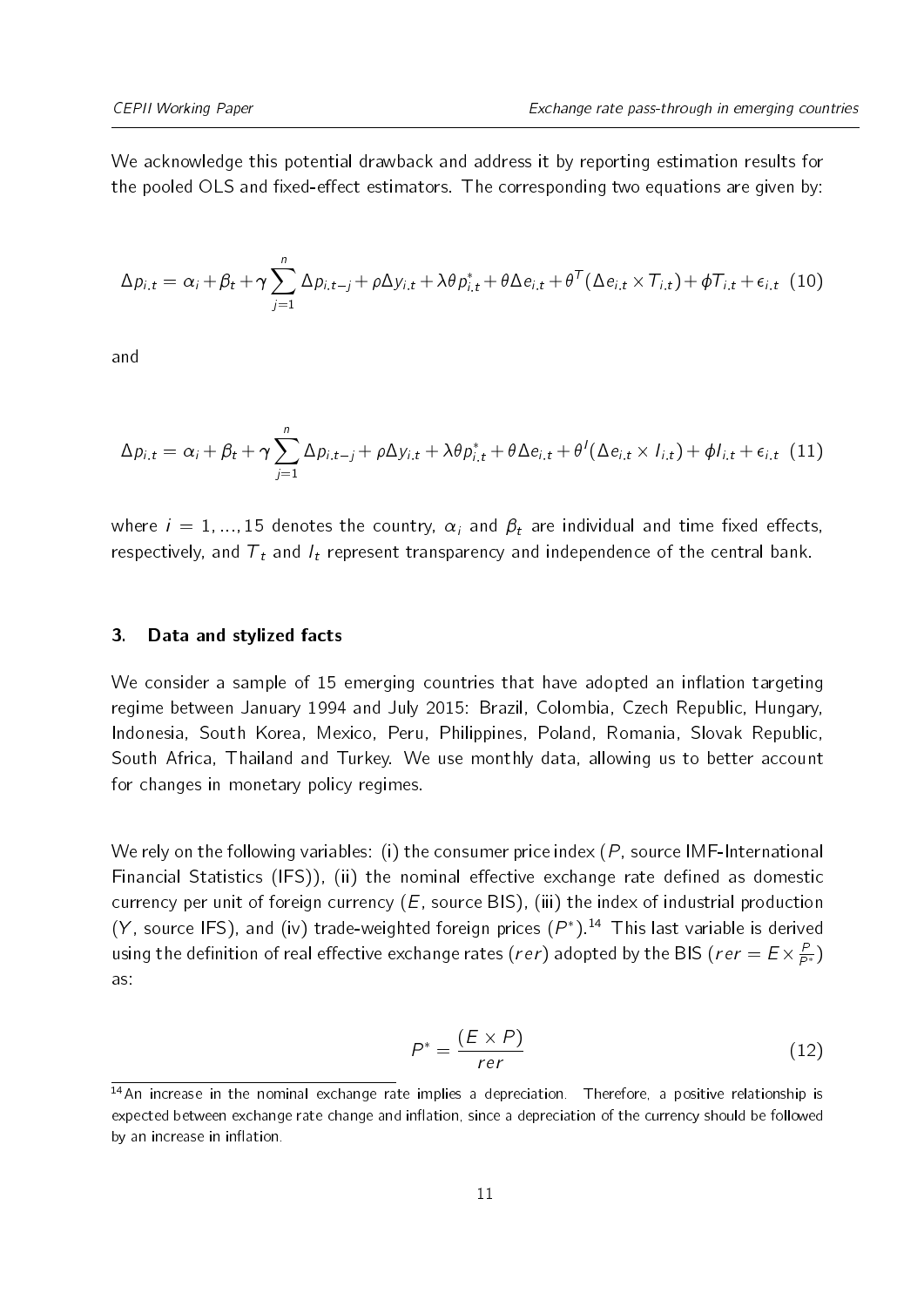All the series are seasonally adjusted. We work with the year-to-year differences of the variables expressed in logarithmic terms.

MA INF<sub>t</sub> and SD INF<sub>t</sub> are computed as the 12-period backward moving average and stan-dard deviation of the inflation rate, respectively. Table [1](#page-12-0) displays the averages over the January 1994-July 2015 period of these two variables for the different countries. As seen, Turkey is clearly the country which exhibits the highest level of inflation over the whole period. This country has indeed experienced high and chronic inflation until the beginning of the 2000s, despite the several disinflation efforts backed by international organizations such as the IMF. Inflation has then registered a sharp decline since that period due to various reasons such as the commitment of the central bank to fight inflation, the adoption of an inflation target and tight fiscal policy implemented in 2001. However, despite those efforts, inflation still remains high in Turkey due to several factors as political instability, high public sector budget deficits, increasing money supply, etc.<sup>[15](#page-11-0)</sup> Turning to the group of Latin-American countries, Brazil, Colombia and Mexico display quite comparable inflation levels; Peru exhibiting a lower inflation rate due to the major disinflation programme followed by the Peruvian central bank that brought inflation down from hyperinflation at the beginning of the 1990s to single-digit levels in 1997 and even to international levels in 1999. The group of Central and Eastern European Countries (CEECs) is quite heterogeneous, with Romania reporting a two-digit mean inflation rate around  $20\%$ , while being around  $3.5\%$  in the Czech Republic. In this regard, an important feature in Romania is that it presents a high share of administered prices in the consumption basket, a fact that may also explain the high volatility characterizing the evolution of inflation in this country. Finally the group of South Asian countries exhibits one-digit mean inflation rates, ranging from 3 (Thailand) to  $9.7\%$  (Indonesia). Those cross-country differences regarding mean inflation values and their corresponding volatility could be attributed to various factors, among which the type of monetary regime or central banks' practices, as we will investigate further.

Regarding the variables related to the monetary policy regime, we are interested not only in the effects of having adopted a quantitative target, but also in the effects of hitting the target. For this purpose, we distinguish between de jure inflation target (e.g., the effect of having formally declared an inflation target) and de facto target (i.e., successfully hitting the declared target). In the first case, the dummy variable  $ITJ_t$  takes the value 1 for countries that adopted an inflation target and 0 otherwise.<sup>[16](#page-11-1)</sup> In the second case, the dummy variable IT  $F_t$  takes the value 1 if inflation is either below the inflation objective of the central bank

<span id="page-11-0"></span> $15$ See [Kibritcioglu](#page-28-14) [\(2004\)](#page-28-14) for a detailed study about the causes of inflation in Turkey.

<span id="page-11-1"></span><sup>&</sup>lt;sup>16</sup>In other words, the dummy variable takes on the value one starting in the period in which the country adopted this monetary target (and for all subsequent years), and zero otherwise (source: [Fatás, Mihov, and](#page-28-7) [Rose](#page-28-7) [\(2007\)](#page-28-7)).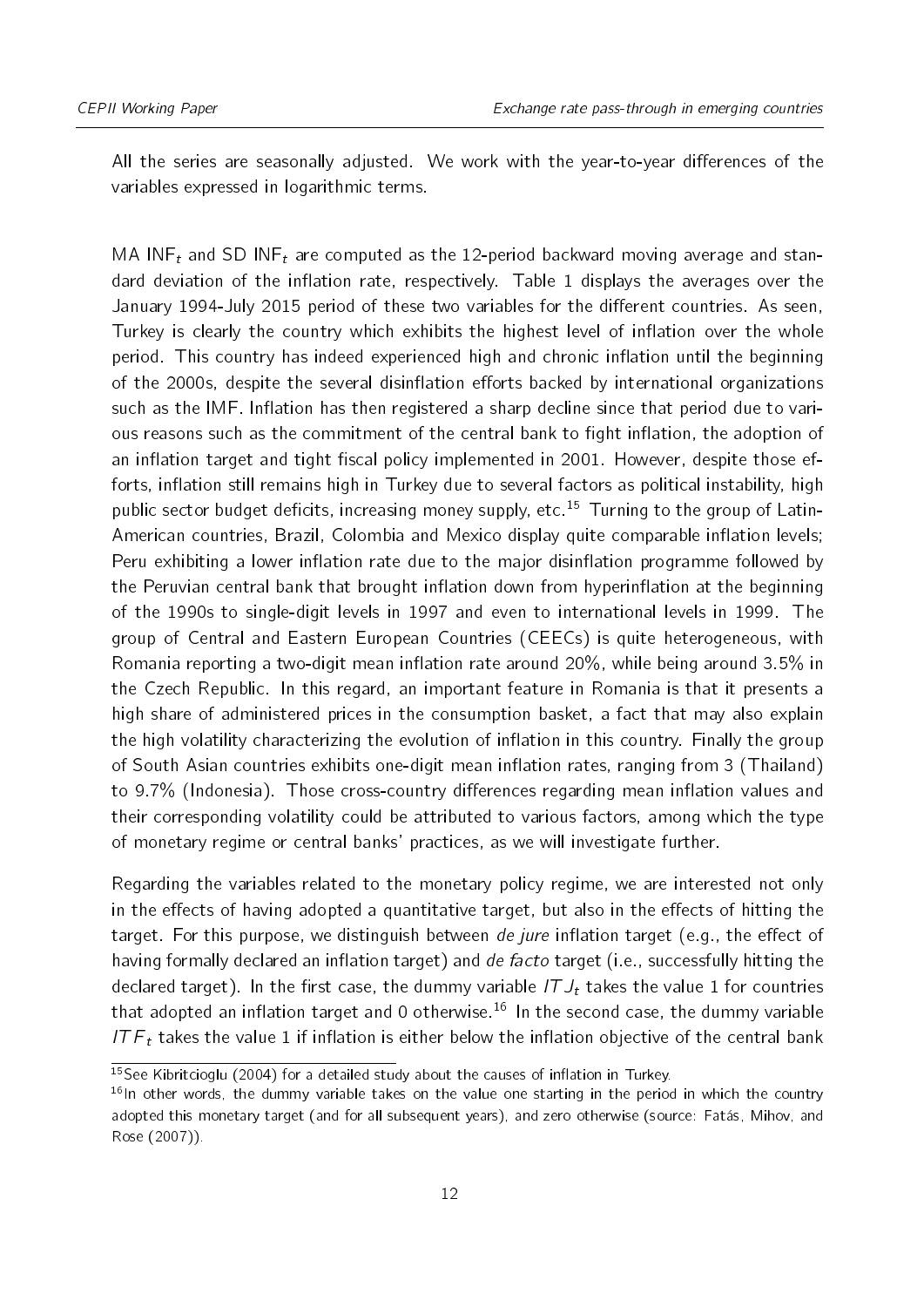<span id="page-12-0"></span>

| Country         | <b>Mean of inflation</b> | S.D. of inflation |
|-----------------|--------------------------|-------------------|
| Brazil          | 7.46                     | 187               |
| Colombia        | 7.55                     | 0.69              |
| Czech Republic  | 3.49                     | 0.91              |
| Hungary         | 7.60                     | 0.99              |
| Indonesia       | 9.73                     | 3.08              |
| Korea           | 3.14                     | 0.86              |
| Mexico          | 8.54                     | 1.10              |
| Peru            | 3.83                     | 0.78              |
| Philippines     | 4.83                     | 0 9 2             |
| Poland          | 5.56                     | 0 9 3             |
| Romania         | 19.82                    | 3.79              |
| Slovak Republic | 486                      | 1.06              |
| South Africa    | 2.15                     | 0.68              |
| Thailand        | 3.06                     | 107               |
| Turkey          | 25.73                    | 1.19              |

Table  $1$  – Inflation environment

Notes: "Mean of inflation" refers to the mean backward moving average inflation, and " $\overline{S}$  D. of inflation" to the standard deviation backward moving average inflation over the whole period (January 1994-July 2015).

or between the inflation target band if it exists. Table [2](#page-14-0) presents the default start date for the adoption of de jure inflation targeting for each country in our sample. Figure [1,](#page-13-0) in turn, depicts the evolution of the inflation rate after the adoption of the target vis- $\hat{a}$ -vis the inflation target. As shown, the adoption of the target has generally led to a reduction in the effective inflation rate in most countries, with however important heterogeneity across economies. Starting in the early 2000s, many countries indeed reduced their inflation rates and entered a period of relative price stability—inflation variability indeed decreasing. It is worth mentioning that the two countries exhibiting the highest mean levels of inflation, namely Romania and Turkey, are also those which have adopted inflation targeting regime later. Although several factors are thought to have contributed to this declining trend, it is generally agreed that a shift towards more credible monetary policy regimes played an important role.

With respect to exchange rate targeting, the dummy variable takes the value of 1 if the country announced a fixed exchange rate regime and zero otherwise. This implies that if an exchange rate regime is classified as having a managed or freely floating exchange rate, we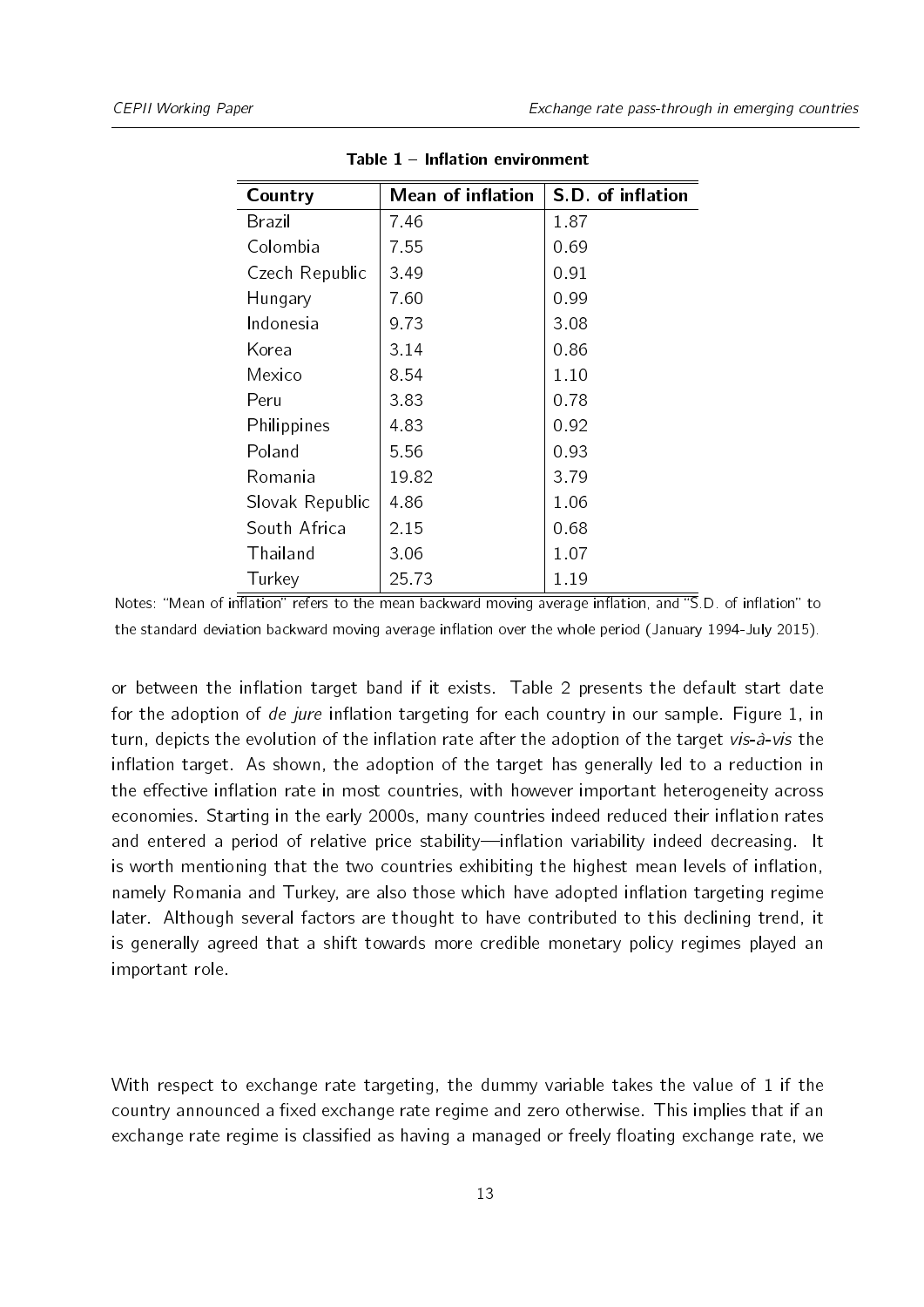

<span id="page-13-0"></span>Figure  $1$  - Evolution of actual inflation relative to official targets after the adoption of inflation targeting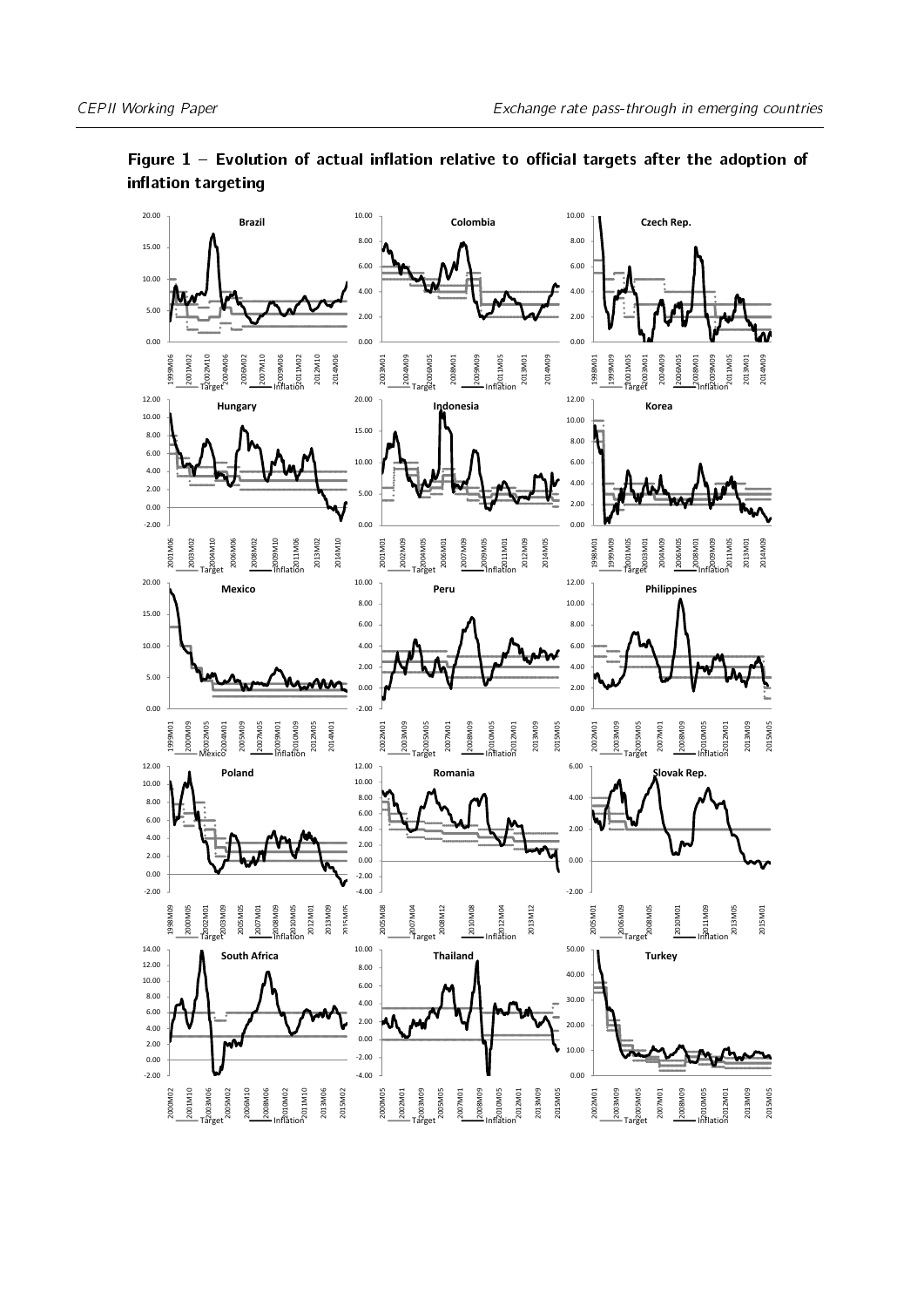| Country         | Date            |
|-----------------|-----------------|
| <b>Brazil</b>   | June, 1999      |
| Colombia        | September, 1999 |
| Czech Republic  | January, 1998   |
| Hungary         | June, 2001      |
| Indonesia       | July, 2005      |
| Korea           | April, 1998     |
| Mexico          | January, 1999   |
| Peru            | January, 2002   |
| Philippines     | January, 2002   |
| Poland          | September, 1998 |
| Romania         | August, 2005    |
| Slovak Republic | January, 2005   |
| South Africa    | February, 2000  |
| Thailand        | May, 2000       |
| Turkey          | January, 2006   |

<span id="page-14-0"></span>Table 2 – Inflation targeting countries. Default start date

consider it to have no formal target.<sup>[17](#page-14-1)</sup> However, it is well known that many countries that state they float actually intervene to smooth the exchange rate (a phenomenon known as "fear of floating"). Conversely, many countries that state they peg have a lot of inflation and capital controls so that their currencies are actually traded at deep discounts on black markets. Accordingly, de facto classifications make more sense in some cases than de jure ones. Therefore, we also consider the exchange rate regime classification proposed by [Rein](#page-29-7)[hart and Rogo](#page-29-7)ff [\(2004\)](#page-29-7) and updated on C. Reinhart's homepage. Their classification relies on the movements of market determined exchange rates, which often diverge from official ones when there are parallel or dual markets because of capital controls. [Reinhart and](#page-29-7) [Rogo](#page-29-7)ff [\(2004\)](#page-29-7) consider fifteen classification degrees that cover from pre-announced peg or currency board arrangement to freely falling.<sup>[18](#page-14-2)</sup> Default dates for the end of exchange rate targeting are presented in Table [3.](#page-15-1)

Turning finally to the role of institutions, Eijffinger and Geraats [\(2006\)](#page-28-12) develop a central bank transparency index, which is an aggregate of subindices relating to (i) political, (ii) economic, (iii) procedural, (iv) policy, and (v) operational transparency. This index has

Notes: This table reports the default start date for the adoption of  $de$  jure inflation targeting. These dates are taken from [Fatás, Mihov, and Rose](#page-28-7) [\(2007\)](#page-28-7).

<span id="page-14-1"></span> $17$ Our main source for the classification is [Fatás, Mihov, and Rose](#page-28-7) [\(2007\)](#page-28-7).

<span id="page-14-2"></span> $18$ We exclude "Dual market in which parallel market data is missing".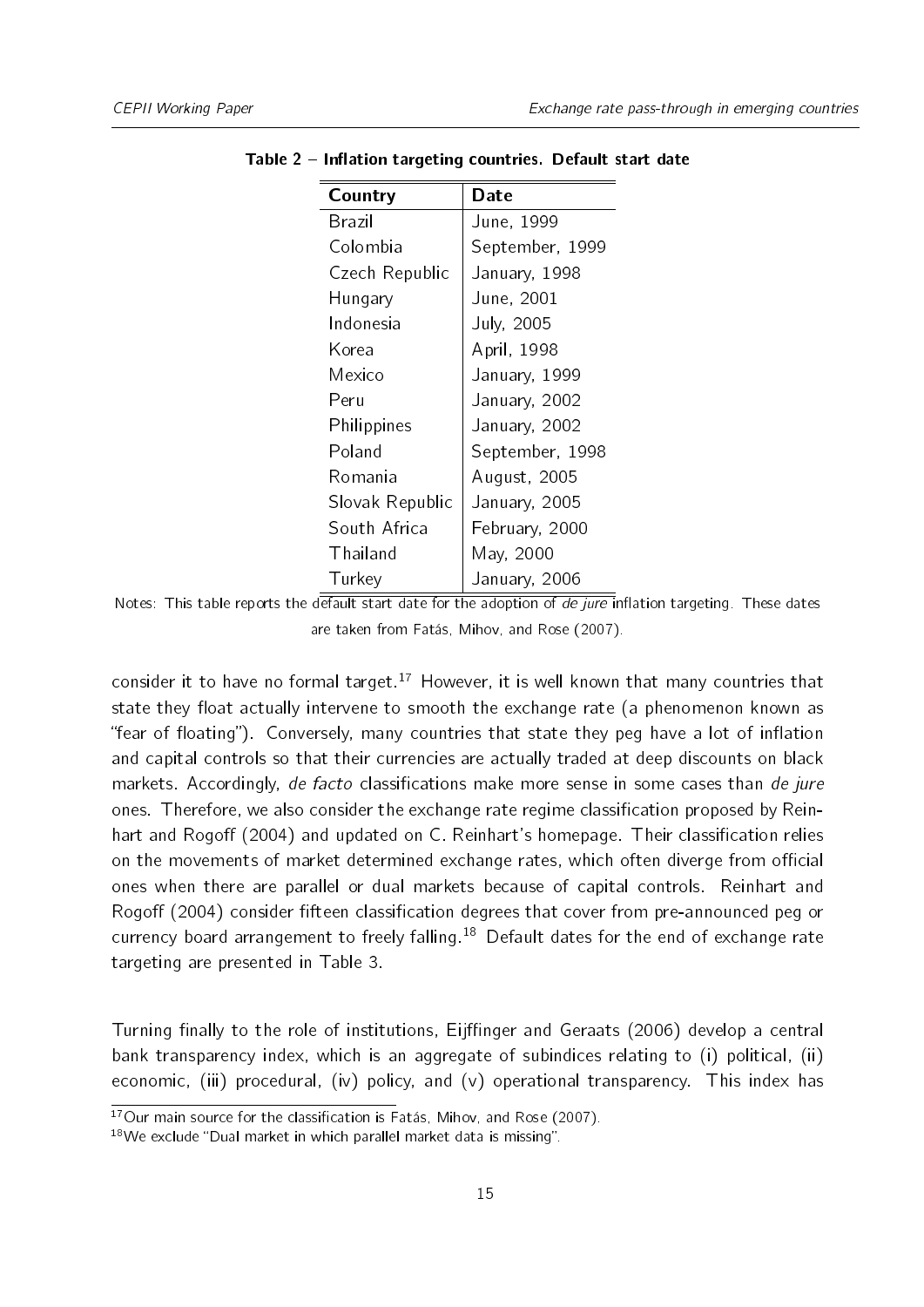| Country         | De jure                   | De facto                                   |
|-----------------|---------------------------|--------------------------------------------|
| Brazil          | January, 1999             | January, 1999                              |
| Colombia        | October, 1999             | July, 2009                                 |
| Czech Republic  | ERT throughout the period | ERT throughout the period                  |
| Hungary         | February, 2008            | ERT throughout the period                  |
| Indonesia       | July, 1997                | July, 1997-                                |
|                 |                           | Between November, 2005-December 2010 ERT   |
| Korea           | November, 1997            | November, 1997                             |
| Mexico          | December, 1994            | December, 1994                             |
| Peru            | 1991?                     | ERT throughout the period                  |
| Philippines     | October, 1984             | June, 1997                                 |
|                 |                           | Between December, 1999-December 2010 ERT   |
| Poland          | March, 2000               | March, 2000                                |
| Romania         | 7                         | Between April, 2001 and December 2001, ERT |
| Slovak Republic | 7                         | ERT throughout the period                  |
| South Africa    | February, 2000            | Not de facto ERT throughout the period     |
| Thailand        | June, 1997                | June, 1997                                 |
|                 |                           | Between October, 1999-December 2010 ERT    |
| Turkey          | January, 2001             | January, 2001                              |
|                 |                           | Between August, 2007-December 2010 ERT     |

<span id="page-15-1"></span>Table 3 De jure and de facto exchange rate targeting regimes. Default end date

Notes: This table reports the default end date of exchange rate targeting regime. De jure classification is taken from [Fatás, Mihov, and Rose](#page-28-7) [\(2007\)](#page-28-7), and de facto classification from [Reinhart and Rogo](#page-29-7)ff [\(2004\)](#page-29-7). Managed or free float are not considered as an exchange rate targeting regime.

recently been extended and updated for a large set of countries by [Dincer and Eichengreen](#page-28-13) [\(2014\)](#page-28-13). The data is annual and covers the period from 1998 to 2014. The resulting index is defined over a range from 0 to 15 (min = 0, max = 15). Equally, [Dincer and Eichengreen](#page-28-13)  $(2014)$  present a central bank independence index that reflects the independence of the chief executive officer of the central bank, its independence in policy formulation, its objective or mandate, and the stringency of limits on its lending to public sector. This index, scoring from 0 (min) to 1 (max), is available for a large set of countries for the 1998-2010 period. Mean values over the available period are presented in Table [4.](#page-16-0)

#### <span id="page-15-0"></span>4. Estimation results

Estimates of the baseline pass-through from exchange rate to consumer prices (Equation [\(1\)](#page-4-3)) for our 15 emerging market countries are presented in Table [5.](#page-17-0) As seen, incomplete ERPT to consumer prices is a general result, confirming the findings obtained for advanced countries. In addition, abstracting away the effects of the inflation environment on the average pass-through, in twelve out of the fifteen countries, the results show that the pass-through estimates present the expected positive and significant sign: an increase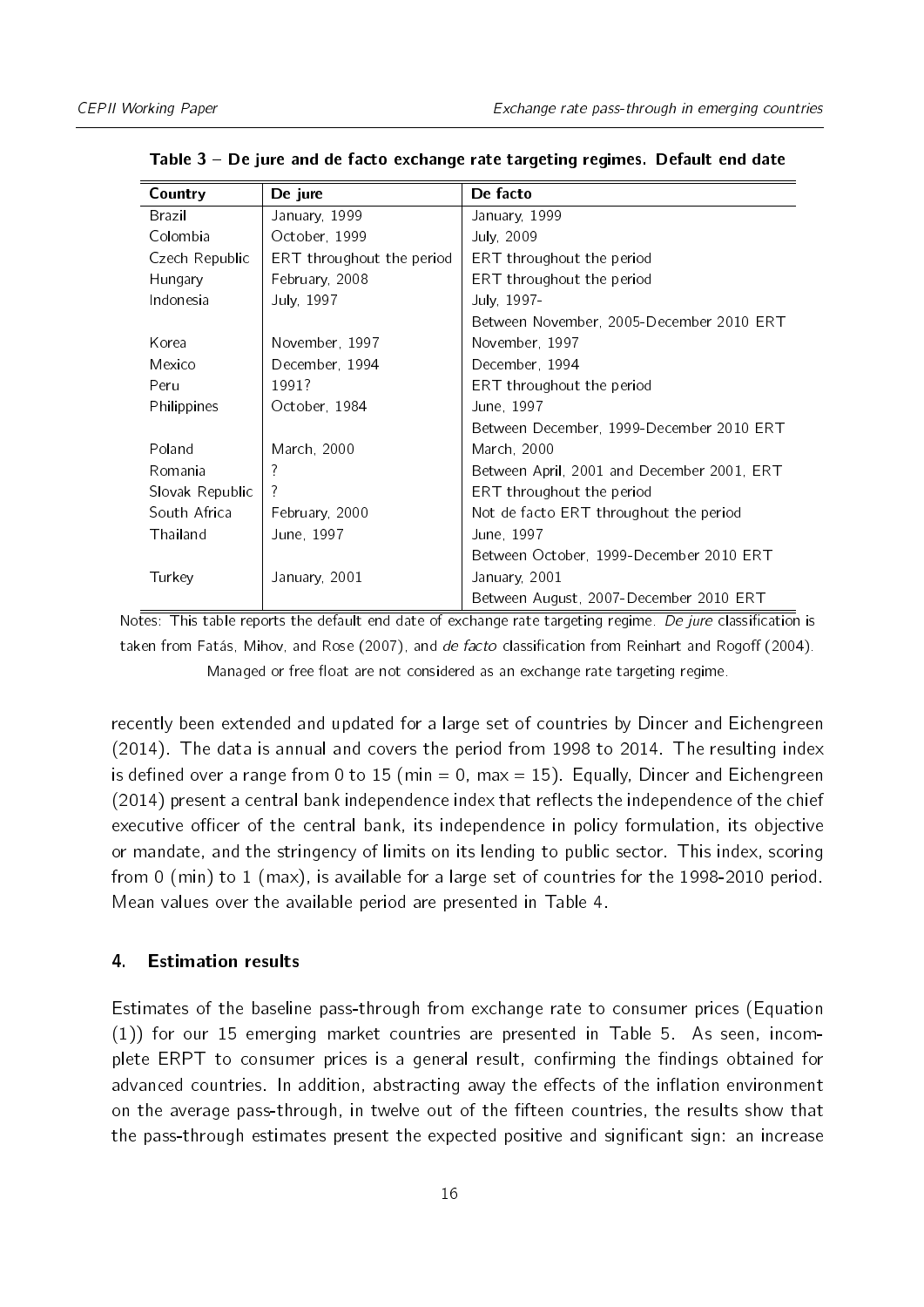| Country         | Independence | Transparency |
|-----------------|--------------|--------------|
| Brazil          | NА           | 786          |
| Colombia        | 0.29         | 6.26         |
| Czech Republic  | 0.65         | 12.29        |
| Hungary         | 0.71         | 10.24        |
| Indonesia       | 073          | 7 24         |
| Korea           | 0.32         | 8.53         |
| Mexico          | 0.63         | 550          |
| Peru            | 0.56         | 7.35         |
| Philippines     | 0.29         | 862          |
| Poland          | 0.32         | 797          |
| Romania         | 0.70         | 5.68         |
| Slovak Republic | NА           | 5 1 3        |
| South Africa    | 0 15         | 844          |
| Thailand        | 0.14         | 7.65         |
| Turkey          | 0.56         | 8.15         |

#### <span id="page-16-0"></span>Table 4 Average independence (1998-2010) and transparency (1998-2014) indexes

Notes: (a) The central bank transparency index ranges from 0 (min) to 15 (max). (b) The central bank independence index ranges from 0 (min) to 1 (max). Data source: [Dincer and Eichengreen](#page-28-13) [\(2014\)](#page-28-13).

in the nominal effective exchange rate translates into a depreciation of the currency and should normally be followed by an increase in consumer prices. These findings, obtained at a country-by-country level, are also observed in a panel context, as shown by the panel estimates reported in Table [5:](#page-17-0) whatever the retained method, the ERPT is found to be incomplete, and the estimated coefficients are significantly positive, confirming the positive relationship between currency depreciation and increasing consumer prices. The notable exceptions are Colombia, Peru and South Africa for which no significant ERPT is detected. As shown in Table [1,](#page-12-0) these three countries are characterized by a quite low and stable inflation environment, as illustrated by  $(i)$  international-comparable mean levels of inflation for Peru and South Africa, and (ii) the lowest inflation volatility levels reached by the three economies. On the contrary, comparing country-by-country estimates to panel results, ERPT is particularly high in Romania and Turkey—the two countries exhibiting the highest mean inflation rates—and, to a less extent, in Indonesia and the Czech Republic. As for advanced countries, the ERPT to consumer prices is thus quite heterogeneous across individual emerging market countries. However, despite this heterogeneity, the general result that emerges from our analysis is that countries which have experienced high levels of inflation even after the end of the 1990s are those for which ERPT is found to be higher, as expected. This suggests that the inflation environment matters in explaining the size of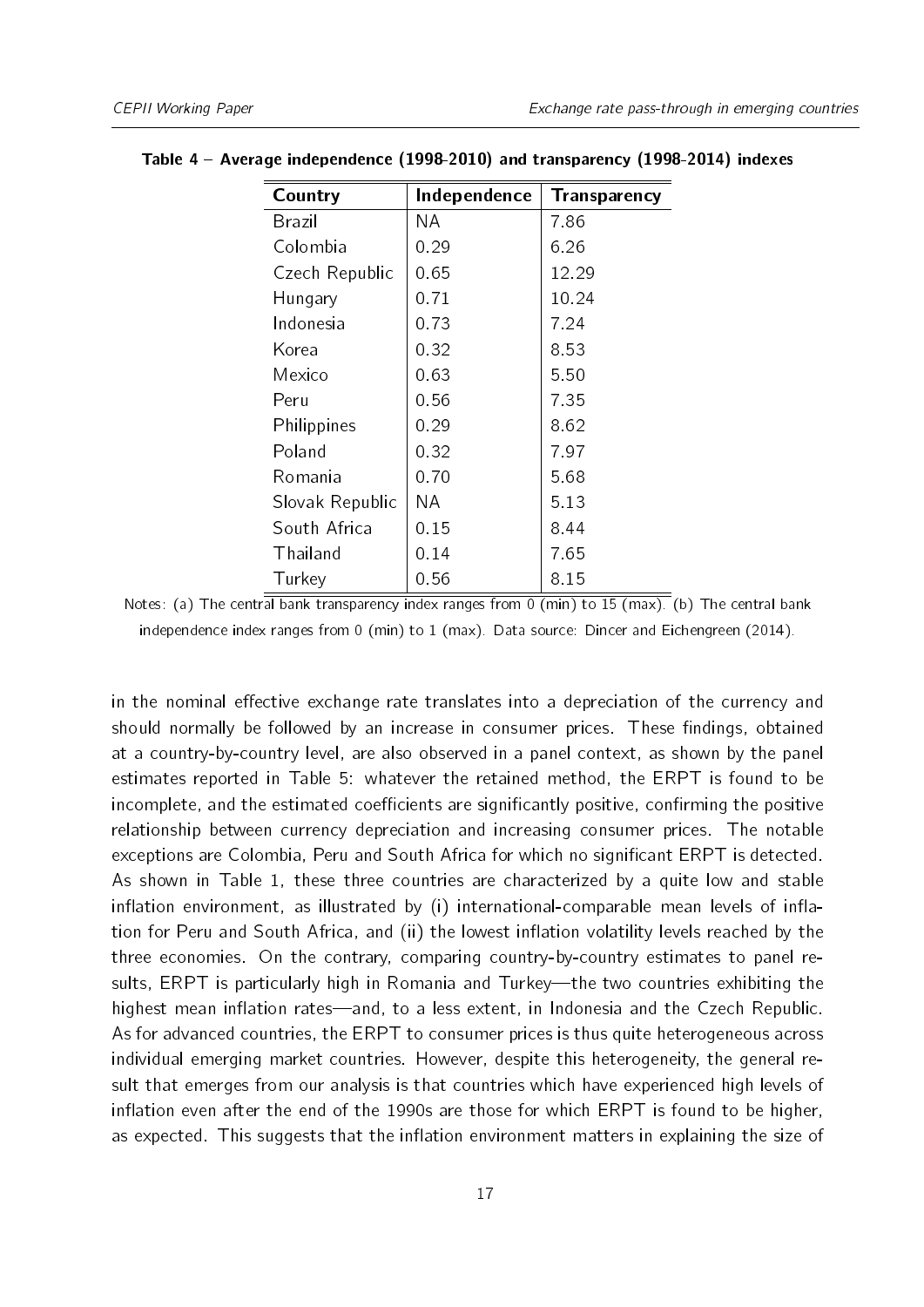<span id="page-17-0"></span>ERPT. Let us now address this hypothesis.

|                     | θ                   |
|---------------------|---------------------|
|                     | Coeff.              |
|                     | $(t$ -stat)         |
| <b>Brazil</b>       | 0.011<br>(6.34)     |
| Colombia            | 0.003<br>(1.45)     |
| Czech Rep.          | 0.033<br>(5.58)     |
| Hungary             | 0.017<br>(3.34)     |
| Indonesia           | 0.043<br>(10.02)    |
| Korea               | 0.024<br>(7.73)     |
| Mexico              | 0.013<br>(4.16)     |
| Peru                | $0.001\,$<br>(0.02) |
| Philippines         | 0.015<br>(4.03)     |
| Poland              | 0.013<br>(4.22)     |
| Romania             | 0.102<br>(7.02)     |
| Slovak Rep.         | 0.026<br>(2.82)     |
| <b>South Africa</b> | 0.001<br>(0.51)     |
| Thailand            | 0.014<br>(3.13)     |
| Turkey              | 0.071<br>(7.75)     |
| Panel estimates     |                     |
| Pooled              | 0.030<br>(21.63)    |
| Fixed effects       | 0.029<br>(21.59)    |
| <b>GMM</b>          | 0.045<br>(3.16)     |

Table 5 - ERPT coefficients, January 1994-July 2015

Notes: This table reports the estimated value of  $\theta$  in Equation [\(1\)](#page-4-3). Corresponding t-statistics are given between parentheses.

#### 4.1. ERPT and the inflation environment

The main question addressed is whether the exchange rate pass-through has changed over time and, if so, what is the role played by the inflation environment. To verify first whether ERPT has declined, we assess the model's stability over time through a rolling analysis with windows of 100 observations. Figure [2](#page-19-0) reports the corresponding rolling estimation results, and illustrates significant time variation in the estimated ERPT that is coherent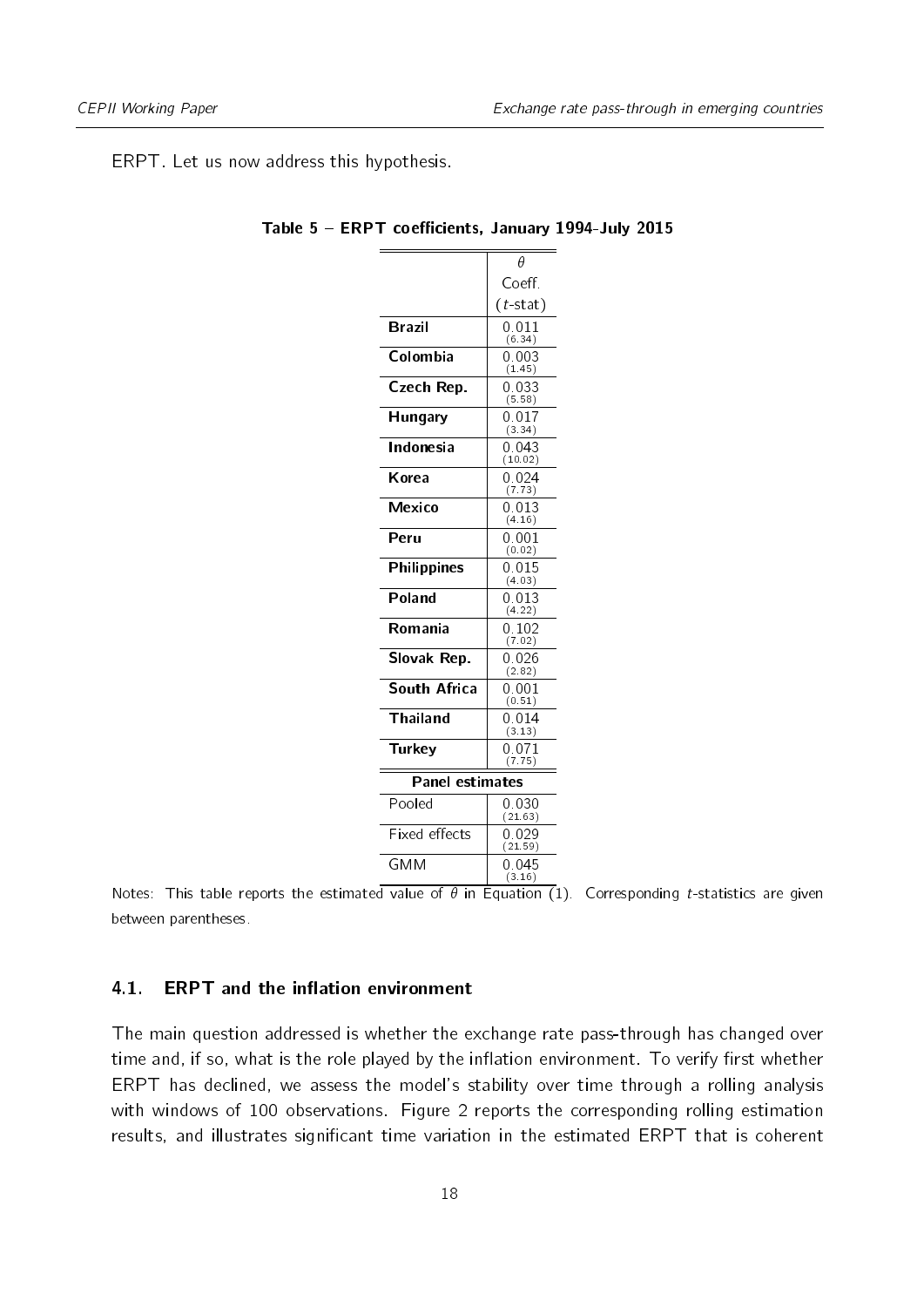with the conjecture that prices have become less sensitive to exchange rate variations. Our hypothesis is that this phenomenon of a declining ERPT could be linked to the inflation environment, i.e. the fact that many emerging market economies have experienced a dra-matic decline in inflation. Specifically, as shown in Figure [2,](#page-19-0) in many countries,  $ERPT$ was relatively high at the beginning of our sample period, after which we observe a decline toward an insignificant impact in the last windows.

Some typical cases deserve however specific comments. Even though smaller in magnitude than at the beginning of the sample, ERPT is still significant for the latest windows in Korea, Mexico, and the Philippines which are three countries that have officially adopted flexible exchange rates earlier than the other economies of our sample. In Hungary and Poland—two countries that have experienced a huge decrease in their inflation rate since the end of 2012, reaching even negative values—ERPT passed from not significant to signicantly positive at the end of the period. Even though the range of results obtained in the previous literature dealing with transition economies is quite broad, the existence of a significant ERPT for Hungary and Poland is globally in line with other studies on CEECs (see, e.g., [Beirne and Bijsterbosch](#page-27-11) [\(2011\)](#page-27-11)). The wide range of conclusions regarding CEECs could be attributed to the fact that the degree of ERPT may depend on several factors that have evolved during the transition process such as the stage of economic development, credibility of national central banks, nature of the exchange rate regime, etc. Finally, ERPT in South Africa appears to be quite stable and insignificant throughout the period. This country is characterized by a relatively long experience with both inflation targeting and flexible exchange rate, features that might explain that inflation expectations are more strongly influenced by the central bank's inflation target than by exchange rate anticipations.

On the whole, this decreasing size of pass-through to consumer prices that we observe for most of our countries is in line with the findings obtained in advanced economies (see, e.g., [Baqueiro, de Leon, and Torres](#page-27-12) [\(2003\)](#page-27-12)) and could be notably attributed to a credible, low inflation environment [\(Taylor](#page-29-2) [\(2000\)](#page-29-2)). Let us now address this hypothesis more deeply. To this end, Table [6](#page-20-0) reports the estimation results of Equations [\(2\)](#page-5-1) and [\(3\)](#page-6-0).<sup>[19](#page-18-0)</sup>

Regarding first the backward mean inflation (Equation  $(2)$ ), the results show that, in general, the higher the inflation, the higher the ERPT. Indeed, for most countries, a significant

<span id="page-18-0"></span> $19$ Recall that these results are based on the 12-period backward moving average of the inflation rate. As a robustness check, Table [9](#page-31-0) in Appendix reports the estimation results using a 36-period mowing average length. As shown, the obtained results are very similar, confirming the robustness of our findings to the choice of the moving average length.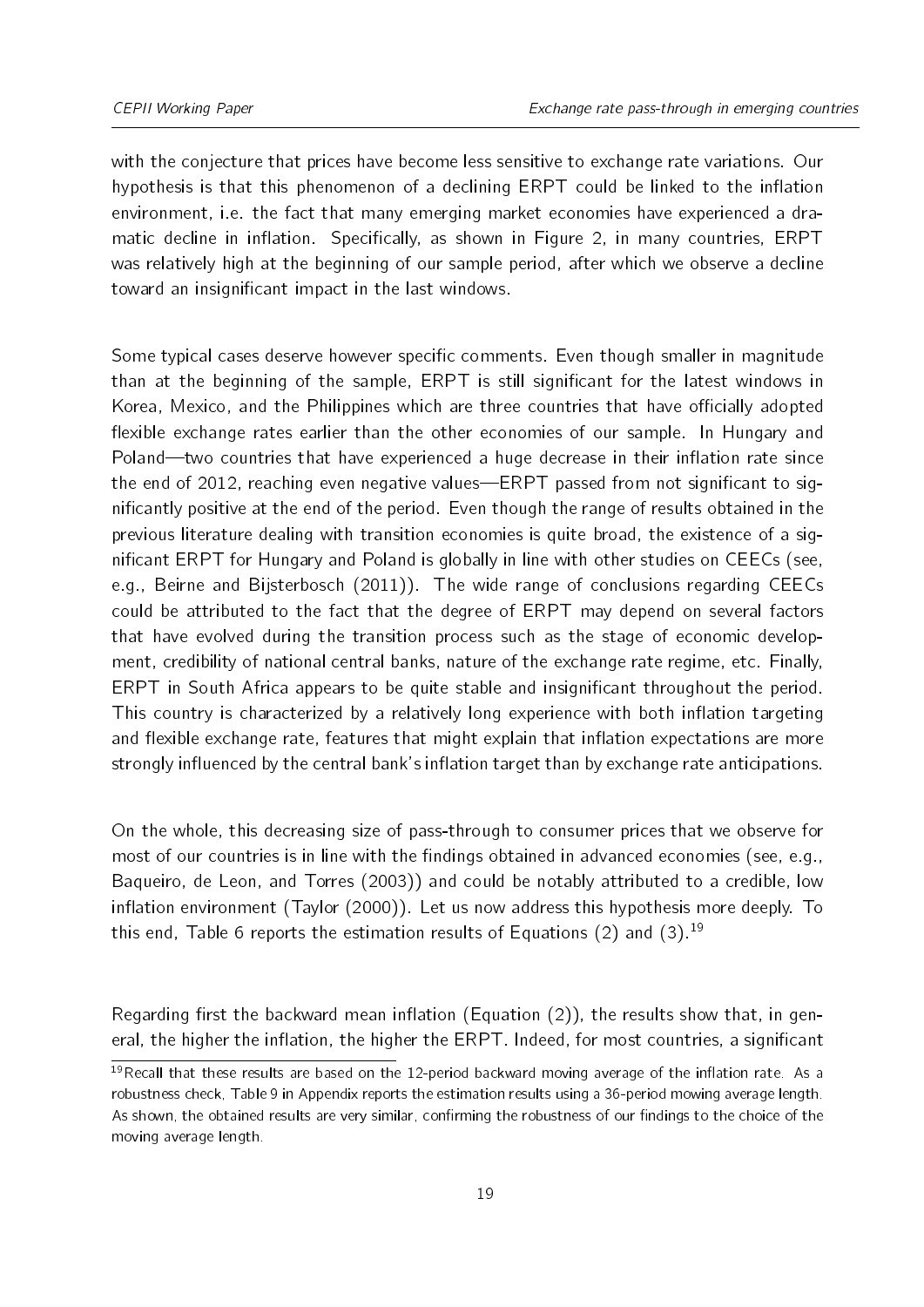<span id="page-19-0"></span>

#### Figure 2 - Rolling estimation of ERPT. January 1994-July 2015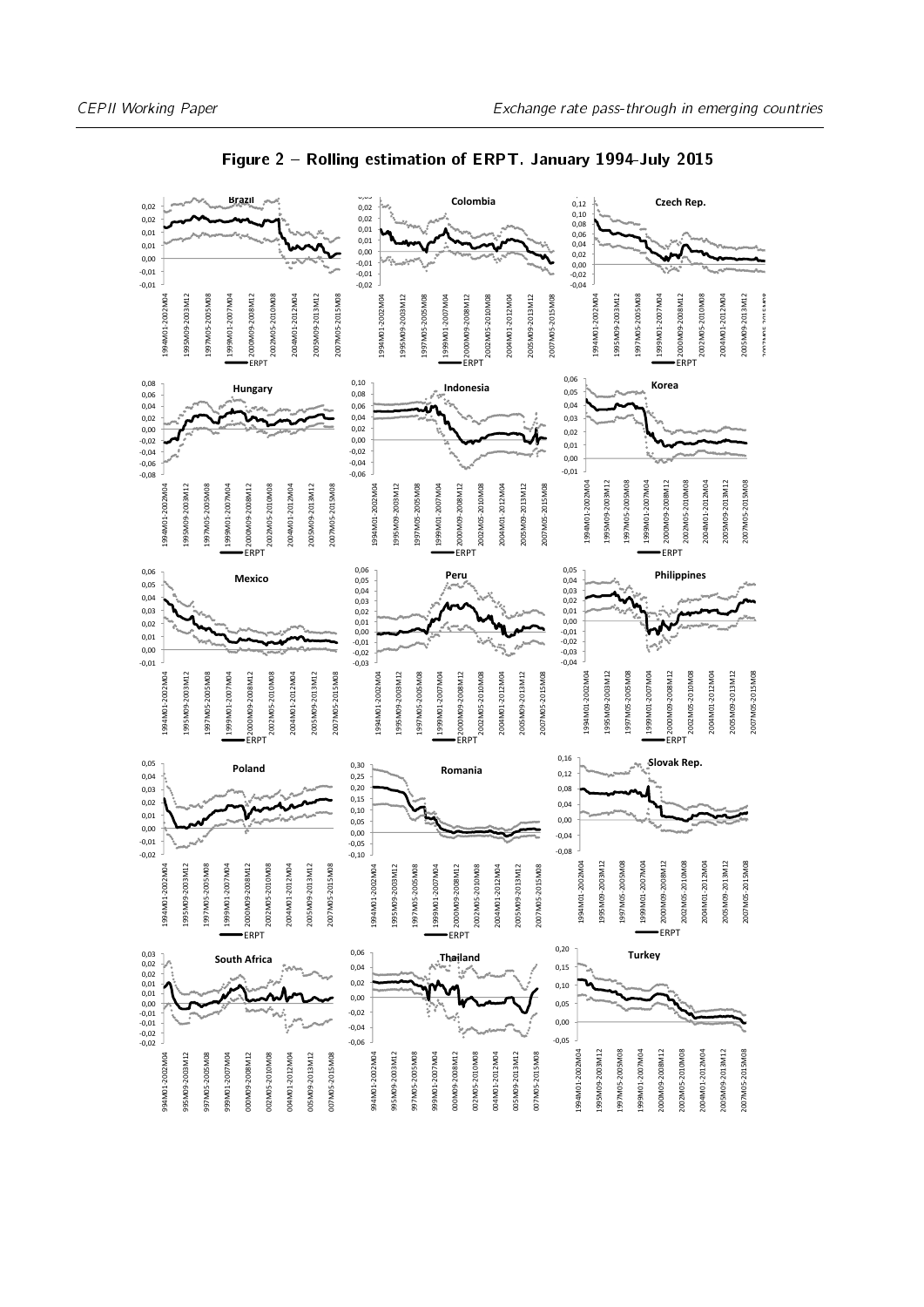|                     |                   | <b>Mean inflation</b> |                                               |             | S.D. inflation |                                               |
|---------------------|-------------------|-----------------------|-----------------------------------------------|-------------|----------------|-----------------------------------------------|
|                     |                   | Equation (2)          |                                               |             | Equation (3)   |                                               |
|                     |                   |                       | Total                                         |             |                | Total                                         |
|                     |                   |                       | effect                                        |             |                | effect                                        |
|                     | $\theta$          | Aeta                  | $\theta + (\theta^{MA} \times \overline{MA})$ | $\theta$    | $A^{SD}$       | $\theta + (\theta^{SD} \times \overline{SD})$ |
|                     | Coeff.            | Coeff.                | Coeff.                                        | Coeff.      |                |                                               |
|                     | ( <i>t</i> -stat) | $(t$ -stat)           | (t-stat)                                      | $(t$ -stat) |                |                                               |
| <b>Brazil</b>       | 0.002             | 0.002                 | 0.014                                         | 0.008       | 0.003          | 0.013                                         |
|                     | (0.52)            | (2.96)                | (6.94)                                        | (4.06)      | (2.37)         | (6.64)                                        |
| Colombia            | $-0.005$          | 0.001                 | 0.003                                         | 0.006       | $-0.003$       | 0.004                                         |
|                     | $(-1.11)$         | (2.12)                | (1.54)                                        | (1.74)      | $(-1.05)$      | (1.70)                                        |
| Czech Rep.          | 0.008             | 0.005                 | 0.026                                         | 0.019       | 0.010          | 0.029                                         |
|                     | (0.70)            | (2.67)                | (4.13)                                        | (1.60)      | (1.30)         | (4.34)                                        |
| Hungary             | 0.026             | $-0.001$              | 0.017                                         | 0.022       | $-0.006$       | 0.016                                         |
|                     | (2.97)            | $(-1.41)$             | (3.37)                                        | (2.06)      | $(-0.64)$      | (3.23)                                        |
| Indonesia           | 0.036             | 0.001                 | 0.037                                         | 0.032       | 0.001          | 0.039                                         |
|                     | (6.29)            | (1.89)                | (6.57)                                        | (5.11)      | (2.54)         | (8.07)                                        |
| Korea               | 0.007             | 0.004                 | 0.020                                         | 0.015       | 0.010          | 0.024                                         |
|                     | (0.82)            | (2.16)                | (5.25)                                        | (2.81)      | (2.24)         | (7.54)                                        |
| <b>Mexico</b>       | 0.004             | 0.001                 | 0.014                                         | 0.011       | 0.003          | 0.015                                         |
|                     | (0.83)            | (2.71)                | (4.53)                                        | (3.15)      | (1.62)         | (4.44)                                        |
| Peru                | 0.023             | $-0.005$              | 0.003                                         | 0.002       | $-0.002$       | 0.000                                         |
|                     | (1.96)            | $(-2.22)$             | (0.47)                                        | (0.143)     | $(-0.153)$     | (0.06)                                        |
| <b>Philippines</b>  | 0.009             | 0.001                 | 0.014                                         | 0.008       | 0.008          | 0.016                                         |
|                     | (0.78)            | (0.49)                | (3.83)                                        | (1.09)      | (1.05)         | (4.19)                                        |
| Poland              | 0.009             | 0.001                 | 0.014                                         | 0.012       | 0.002          | 0.013                                         |
|                     | (1.65)            | (1.00)                | (4.32)                                        | (2.01)      | (0.30)         | (4.18)                                        |
| Romania             | 0.065             | 0.002                 | 0.098                                         | 0.110       | 0.006          | 0.133                                         |
|                     | (3.90)            | (3.97)                | (6.98)                                        | (8.47)      | (7.40)         | (9.75)                                        |
| Slovak Rep.         | $-0.040$          | 0.013                 | 0.025                                         | $-0.003$    | 0.029          | 0.027                                         |
|                     | $(-1.73)$         | (3.10)                | (2.67)                                        | $(-0.20)$   | (2.37)         | (2.99)                                        |
| <b>South Africa</b> | 0.004             | $-0.001$              | 0.001                                         | $-0.001$    | 0.003          | 0.001                                         |
|                     | (1.39)            | $(-1.74)$             | (0.42)                                        | $(-0.14)$   | (0.63)         | (0.57)                                        |
| <b>Thailand</b>     | 0.008             | 0.001                 | 0.011                                         | 0.011       | 0.002          | 0.013                                         |
|                     | (0.66)            | (0.46)                | (1.80)                                        | (1.06)      | (0.23)         | (2.64)                                        |
| <b>Turkey</b>       | 0.016             | 0.002                 | 0.063                                         | 0.053       | 0.001          | 0.055                                         |
|                     | (1.79)            | (6.23)                | (9.34)                                        | (6.34)      | (0.54)         | (7.38)                                        |

<span id="page-20-0"></span>Table 6 - ERPT coefficients and inflation environment, January 1994-July 2015

Notes: (a) This table reports the estimated ERPT coefficients from Equation [\(2\)](#page-5-1) (Column "Mean inflation") and Equation [\(3\)](#page-6-0) (Column "S.D. inflation"). (b) Corresponding  $t$ -statistics are given between parentheses.

interactive effect between exchange rate changes and mean inflation is detected, implying that the effects of exchange rate movements on consumer prices increase as the mean inflation rises. In other words, ERPT appears to be endogenous to the country's inflation performance, in line with previous findings obtained on industrialized countries (see, e.g., [Choudhri and Hakura](#page-27-5) [\(2006\)](#page-27-5)). This result is interpreted as evidence supporting that a lower inflation environment determines a lower pass-through than a high inflation regime. Turning to the total effect of a one-percent increase in the exchange rate, calculated using the estimates from the regression model evaluated at the average inflation rate, its corresponding estimate is always positive, as expected. It is significant in most countries  $(11 \text{ out of } 15)$ , and higher than the estimated value of  $\theta$ , confirming that the inflation environment strongly matters: a higher level of inflation is associated with a larger ERPT. An illustration is given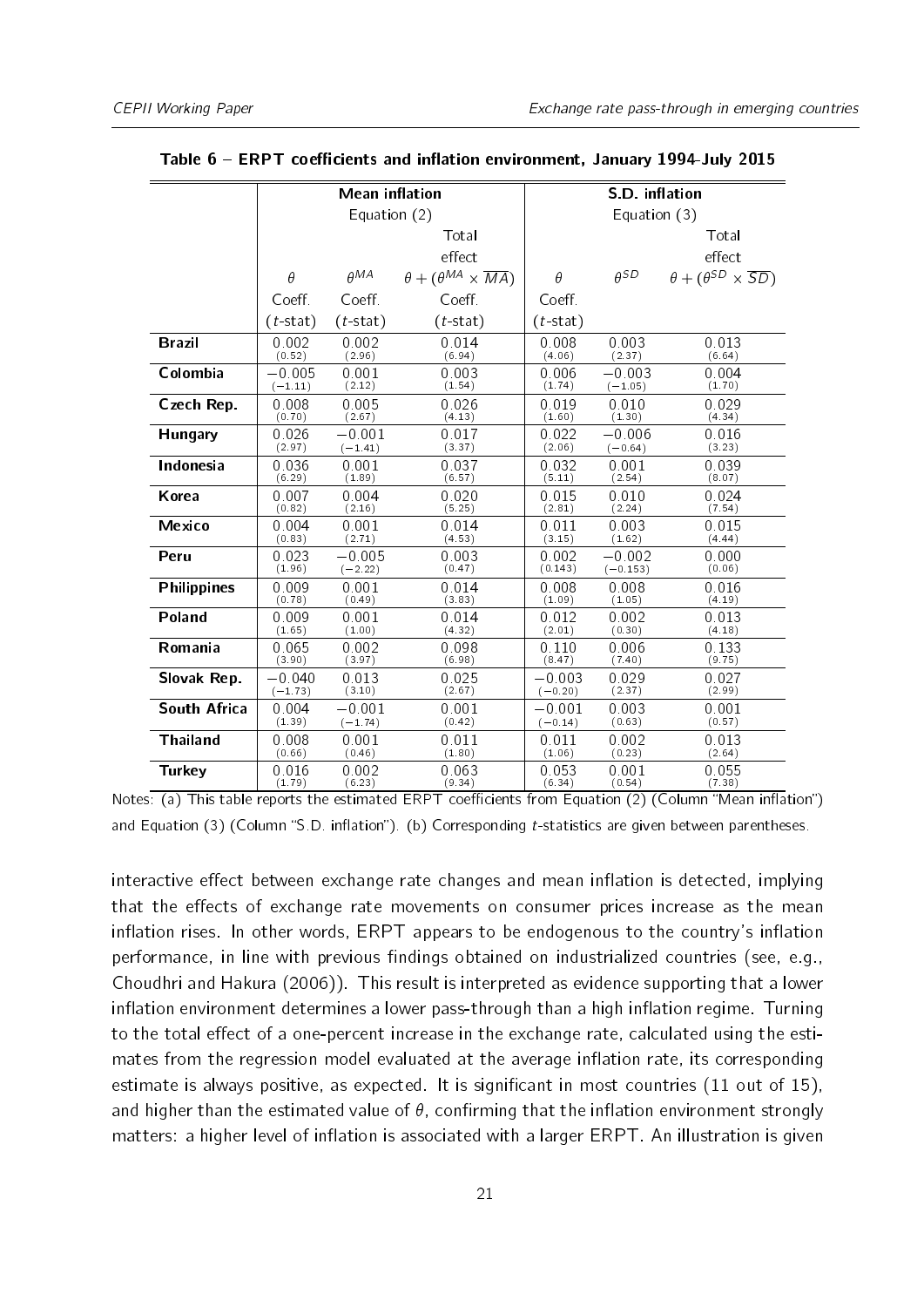by Turkey and Romania, the two countries of our sample exhibiting the highest mean level of inflation rates which are also characterized by the largest sizes of ERPT. Similarly, the lowest ERPT degrees—even non-significant—are observed for Colombia, Peru and South Africa, the three economies of our panel of countries marked by the most anti-inflationary environment.

Consider now the effect of the inflation environment in terms of stability and persistence  $(Equation (3))$  $(Equation (3))$  $(Equation (3))$ . As seen, the total effect is significant in all countries but Colombia, Peru and South Africa. As previously mentioned (see Table [1\)](#page-12-0), these three countries are those which exhibit the lowest inflation volatility, confirming the relevance of the inflation environment in impacting ERPT. Apart from these three countries, the total effect is higher than the ERPT abstracting from the inflation environment, i.e.  $\theta + \theta^{MA} \overline{MA}$  INF  $> \theta$ , meaning that ERPT tends to be higher in more unstable periods. Inflation volatility is thus positively associated with a higher ERPT, in line with [Bussiere](#page-27-13) [\(2013\)](#page-27-13). Again, the most striking illustration is provided by Romania, a country characterized by a highly volatile inflationary environment, which displays the most sizeable ERPT. It is followed by Turkey and Indonesia which are also high-volatile inflationary countries.

Overall, two main conclusions can be deduced from this analysis. First, our results show that once the inflation environment is accounted for, the difference between advanced countries and emerging economies regarding the ERPT dynamics tends to weaken. Indeed, our findings are consistent with those generally obtained for industrialized countries, underlining a declining ERPT with more stable and anti-inflationary environment. Second, the inflation context strongly matters in explaining the degree of ERPT: countries which exhibit higher inflation level and volatility are those characterized by the most sizeable ERPT.

# 4.2. ERPT and monetary policy regimes

As previously mentioned, it is commonly accepted that a policy regime that clearly commits to a nominal anchor can help promote price stability and stabilize inflation expectations, and should therefore help to lower inflation uncertainty [\(Mishkin](#page-29-3) [\(2007\)](#page-29-3)). Accordingly, the degree of ERPT is expected to be lower in a monetary policy regime with an explicit nominal anchor. As described above, we consider two different quantitative targets, namely inflation target and exchange rate target. The results of the estimation of Equations [\(6\)](#page-8-0) and [\(7\)](#page-8-1) are reported in Table [7.](#page-22-0)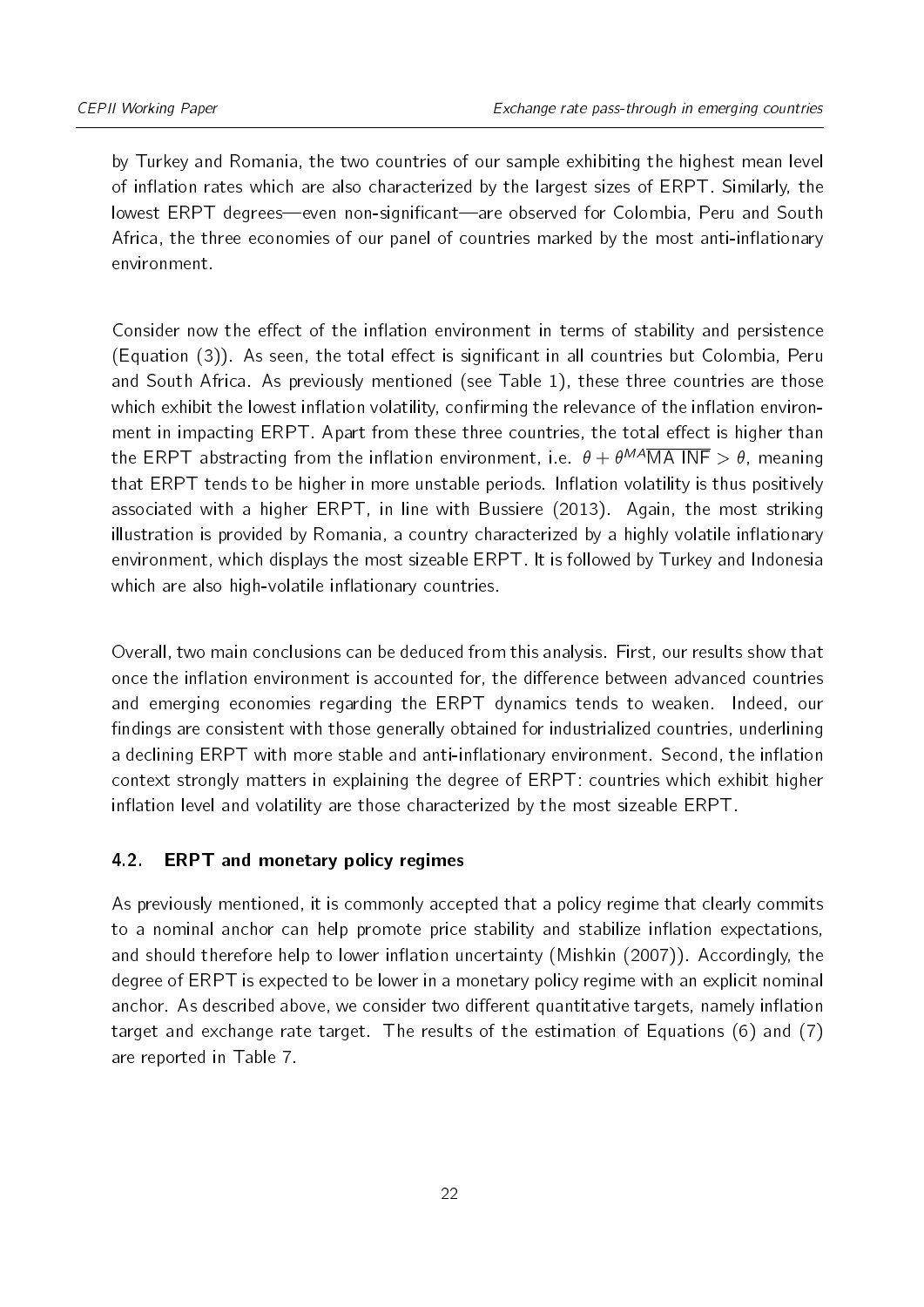| and Equation (7) (Column<br>De facto<br>$-0.006$<br>$(-2.30)$<br>$-0.045$<br>$(-2.58)$<br>$-0.034$<br>$-0.029$<br>$-0.020$<br>$-0.181$<br>$(t$ -stat $)$<br>$-0.011$<br>$(-1.18)$<br>$(-1.20)$<br>$(-5.44)$<br>$(-2.14)$<br>$(-2.07)$<br>Coeff.<br>$0.000$<br>$(0.04)$<br>$\frac{0.019}{(1.16)}$<br><b>AERF</b><br>$0.021$<br>(184)<br>coefficients from Equation (6) (Column "Inflation targeting")<br>$(t$ stat $)$<br>$0.098$<br>$(834)$<br>$\begin{array}{c} 0.003 \\ (0.65) \end{array}$<br>$0.026$<br>(847)<br>$\frac{0.012}{(3.72)}$<br>$\frac{0.212}{(8.15)}$<br>$\frac{0.069}{(1.63)}$<br>$\frac{0.051}{(10.58)}$<br>$^{(662)}_{(100)}$<br>Coeff<br>$0.031$<br>$(3.44)$<br>$\frac{0.021}{(3.15)}$<br>Equation $(7)$<br>Ф<br>$\mathbf{I}$<br>$\theta + \theta^{ERJ}$<br>$-0.005$<br>$(-0.18)$<br>$-0.008$<br>$(-0.47)$<br>$(t - 1)$<br>$\frac{0.018}{(2.99)}$<br>Coeff.<br>$\frac{0.116}{(623)}$<br>effect<br>$0.019$<br>(261)<br>$\begin{array}{c} 0.083 \\ (1.00) \end{array}$<br>$0.002$<br>$(0.24)$<br>$0.019$<br>$(0.24)$<br>Total<br>$\frac{0.031}{(1.92)}$<br>Π<br>De jure<br>$-0.006$<br>$-0.016$<br>$(-0.61)$<br>$-0.000$<br>$-0.034$<br>$(t$ stat $)$<br>$\frac{0.019}{(2.65)}$<br>$(-0.44)$<br>$0.040$<br>$(0.48)$<br>$0.019$<br>(1.16)<br>$(-0.05)$<br>$0.004$<br>$(0.05)$<br>Coeff<br>$(-2.07)$<br>ĄΕRJ<br>$0.041$<br>$(2.36)$<br>$\mathbf{I}$<br>$(t$ stat $)$<br>$0.075$<br>(815)<br>0026<br>$\frac{0.012}{(3.72)}$<br>0.002<br>$\frac{0.015}{(332)}$<br>$\frac{000}{000}$<br>$0.024$<br>$(2.63)$<br>$0.044$<br>(995)<br>Coeff<br>$0.011$<br>$(6.72)$<br>$\boldsymbol{\theta}$<br>$\mathbf l$<br>$\theta + \theta^{I T F}$<br>$-0.006$<br>$(t \mathop\mathrm{stat}\nolimits)$<br>$-0.017$<br>$0.006$<br>$(0.36)$<br>Total<br>effect<br>$0.003$<br>$(0.97)$<br>$0.019$<br>(1.28)<br>$0.019$<br>(195)<br>$0.025$<br>(5.96)<br>$0.008$<br>$(0.60)$<br>$0.009$<br>$(0.51)$<br>$(-0.47)$<br>Coeff.<br>$(-0.58)$<br>$0.010$<br>(197)<br>$0.012$<br>(191)<br>$0.001$<br>$(0.09)$<br>$\frac{0.001}{(0.33)}$<br>$0.007$<br>(2.62)<br>$0.007$<br>$(0.32)$<br>De facto<br>$-0.016$<br>$-0.015$<br>$(-0.98)$<br>$-0.005$<br>$-0.025$<br>$-0.002$<br>$(-0.22)$<br>$-0.009$<br>$-0.019$<br>$(t$ stat)<br>$-0.007$<br>$(-0.62)$<br>$-0.007$<br>$(-2.00)$<br>Coeff<br>$-0.82$ )<br>$0.002$<br>$(0.08)$<br>$\frac{0.004}{(1.07)}$<br>$(-0.42)$<br>$0.004$<br>$(0.94)$<br>$(-0.49)$<br>$(-0.73)$<br>$0.004$<br>$(0.72)$<br>$(-1.05)$<br>$\begin{array}{c} 0.001 \\ (0.15) \end{array}$<br>0.001<br>(0.04)<br>$\theta^{ITF}$<br>Notes: Notes: (a) This table reports the estimated ERPT<br>$(t - 1)$<br>$-0.001$<br>$(-0.44)$<br>$\frac{0.015}{(5.27)}$<br>$\frac{0.035}{(5.26)}$<br>0.008<br>$\frac{0.006}{(201)}$<br>$0.025$<br>$(3.22)$<br>$0.024$<br>(284)<br>$\frac{0.014}{(3.78)}$<br>$0.005$<br>$(0.39)$<br>$\frac{0.008}{(1.35)}$<br>Coeff<br>$0.021$<br>(6.00)<br>$\frac{0.017}{20}$<br>$\frac{0.001}{0.03}$<br>$\frac{0.011}{(0.57)}$<br>$\frac{1000}{1000}$<br>(0.84)<br>Equation (6)<br>Φ<br>$-0.006$<br>Total<br>$\theta + \theta^{I\mathsf{T}}$ -<br>Coeff.<br>$(t - \text{stat})$<br>$\frac{0.013}{(7.22)}$<br>$0.030$<br>(457)<br>$\begin{array}{c} 0.008 \\ (0.63) \end{array}$<br>$0.022$<br>(6.50)<br>$\frac{0.009}{(2.71)}$<br>$^{(0.006)}_{(0.70)}$<br>$0.007$<br>(1.18)<br>$0.013$<br>(4.20)<br>$0.016$<br>$(0.54)$<br>$(-0.40)$<br>$\frac{0.001}{0.000}$<br>effect<br>$\frac{0.001}{(0.55)}$<br>$^{(0.001)}_{(0.07)}$<br>$0.021$<br>(307)<br>$\frac{0.021}{(1.50)}$<br>De jure<br>$-0.008$<br>$(-1.54)$<br>$-0.030$<br>$(-3.30)$<br>$-0.015$<br>$-0.078$<br>( $-4.74$ )<br>$-0.019$<br>$(-2.72)$<br>$-0.023$<br>$(-1.10)$<br>$-0.039$<br>$(-2.87)$<br>$-0.012$<br>$(-1.92)$<br>$-0.113$<br>$-0.054$<br>$(-2.64)$<br>$(t$ stat)<br>0025<br>$(-3.24)$<br>$\frac{0.005}{(1.00)}$<br>$^{(629)}_{(079)}$<br>$0.005$ <sub>(0.21)</sub><br>$(-185)$<br>Coeff<br>$\frac{0.001}{0.06}$<br>$\theta^{I \top J}$<br>$-0.004$<br>$-0.003$<br>$(-0.43)$<br>$(t$ stat $)$<br>$\frac{0.016}{(3.22)}$<br>$0.052$<br>(264)<br>$0.039$<br>(441)<br>$\binom{0.019}{(3.80)}$<br>$0.048$<br>(359)<br>0 099<br>$\frac{0.008}{(2.11)}$<br>$\frac{0.019}{(3.06)}$<br>$(-0.26)$<br>0029<br>$0.009$<br>$(0.40)$<br>$\frac{0}{(773)}$<br>Coeff<br>(10.36)<br>$0.001$<br>$(0.16)$<br>South Africa<br>Slovak Rep.<br>Czech Rep.<br>Philippines<br>Colombia<br>Indonesia<br>Romania<br>Thailand<br>Hungary<br>Mexico<br><b>Poland</b><br>Turkey<br>Korea<br>Brazil<br>Peru |                           |  | Inflation targeting |  |  | Exchange rate targeting |  |                                   |
|------------------------------------------------------------------------------------------------------------------------------------------------------------------------------------------------------------------------------------------------------------------------------------------------------------------------------------------------------------------------------------------------------------------------------------------------------------------------------------------------------------------------------------------------------------------------------------------------------------------------------------------------------------------------------------------------------------------------------------------------------------------------------------------------------------------------------------------------------------------------------------------------------------------------------------------------------------------------------------------------------------------------------------------------------------------------------------------------------------------------------------------------------------------------------------------------------------------------------------------------------------------------------------------------------------------------------------------------------------------------------------------------------------------------------------------------------------------------------------------------------------------------------------------------------------------------------------------------------------------------------------------------------------------------------------------------------------------------------------------------------------------------------------------------------------------------------------------------------------------------------------------------------------------------------------------------------------------------------------------------------------------------------------------------------------------------------------------------------------------------------------------------------------------------------------------------------------------------------------------------------------------------------------------------------------------------------------------------------------------------------------------------------------------------------------------------------------------------------------------------------------------------------------------------------------------------------------------------------------------------------------------------------------------------------------------------------------------------------------------------------------------------------------------------------------------------------------------------------------------------------------------------------------------------------------------------------------------------------------------------------------------------------------------------------------------------------------------------------------------------------------------------------------------------------------------------------------------------------------------------------------------------------------------------------------------------------------------------------------------------------------------------------------------------------------------------------------------------------------------------------------------------------------------------------------------------------------------------------------------------------------------------------------------------------------------------------------------------------------------------------------------------------------------------------------------------------------------------------------------------------------------------------------------------------------------------------------------------------------------------------------------------------------------------------------------------------------------------------------------------------------------------------------------------------------------------------------------------------------------------------------------------------------------------------------------------------------------------------------------------------------------------------------------------------------------------------------------------|---------------------------|--|---------------------|--|--|-------------------------|--|-----------------------------------|
|                                                                                                                                                                                                                                                                                                                                                                                                                                                                                                                                                                                                                                                                                                                                                                                                                                                                                                                                                                                                                                                                                                                                                                                                                                                                                                                                                                                                                                                                                                                                                                                                                                                                                                                                                                                                                                                                                                                                                                                                                                                                                                                                                                                                                                                                                                                                                                                                                                                                                                                                                                                                                                                                                                                                                                                                                                                                                                                                                                                                                                                                                                                                                                                                                                                                                                                                                                                                                                                                                                                                                                                                                                                                                                                                                                                                                                                                                                                                                                                                                                                                                                                                                                                                                                                                                                                                                                                                                                                                        |                           |  |                     |  |  |                         |  |                                   |
|                                                                                                                                                                                                                                                                                                                                                                                                                                                                                                                                                                                                                                                                                                                                                                                                                                                                                                                                                                                                                                                                                                                                                                                                                                                                                                                                                                                                                                                                                                                                                                                                                                                                                                                                                                                                                                                                                                                                                                                                                                                                                                                                                                                                                                                                                                                                                                                                                                                                                                                                                                                                                                                                                                                                                                                                                                                                                                                                                                                                                                                                                                                                                                                                                                                                                                                                                                                                                                                                                                                                                                                                                                                                                                                                                                                                                                                                                                                                                                                                                                                                                                                                                                                                                                                                                                                                                                                                                                                                        |                           |  |                     |  |  |                         |  |                                   |
|                                                                                                                                                                                                                                                                                                                                                                                                                                                                                                                                                                                                                                                                                                                                                                                                                                                                                                                                                                                                                                                                                                                                                                                                                                                                                                                                                                                                                                                                                                                                                                                                                                                                                                                                                                                                                                                                                                                                                                                                                                                                                                                                                                                                                                                                                                                                                                                                                                                                                                                                                                                                                                                                                                                                                                                                                                                                                                                                                                                                                                                                                                                                                                                                                                                                                                                                                                                                                                                                                                                                                                                                                                                                                                                                                                                                                                                                                                                                                                                                                                                                                                                                                                                                                                                                                                                                                                                                                                                                        |                           |  |                     |  |  |                         |  | Total                             |
|                                                                                                                                                                                                                                                                                                                                                                                                                                                                                                                                                                                                                                                                                                                                                                                                                                                                                                                                                                                                                                                                                                                                                                                                                                                                                                                                                                                                                                                                                                                                                                                                                                                                                                                                                                                                                                                                                                                                                                                                                                                                                                                                                                                                                                                                                                                                                                                                                                                                                                                                                                                                                                                                                                                                                                                                                                                                                                                                                                                                                                                                                                                                                                                                                                                                                                                                                                                                                                                                                                                                                                                                                                                                                                                                                                                                                                                                                                                                                                                                                                                                                                                                                                                                                                                                                                                                                                                                                                                                        |                           |  |                     |  |  |                         |  | $\theta + \theta^{ERF}$<br>effect |
|                                                                                                                                                                                                                                                                                                                                                                                                                                                                                                                                                                                                                                                                                                                                                                                                                                                                                                                                                                                                                                                                                                                                                                                                                                                                                                                                                                                                                                                                                                                                                                                                                                                                                                                                                                                                                                                                                                                                                                                                                                                                                                                                                                                                                                                                                                                                                                                                                                                                                                                                                                                                                                                                                                                                                                                                                                                                                                                                                                                                                                                                                                                                                                                                                                                                                                                                                                                                                                                                                                                                                                                                                                                                                                                                                                                                                                                                                                                                                                                                                                                                                                                                                                                                                                                                                                                                                                                                                                                                        |                           |  |                     |  |  |                         |  | Coeff.                            |
|                                                                                                                                                                                                                                                                                                                                                                                                                                                                                                                                                                                                                                                                                                                                                                                                                                                                                                                                                                                                                                                                                                                                                                                                                                                                                                                                                                                                                                                                                                                                                                                                                                                                                                                                                                                                                                                                                                                                                                                                                                                                                                                                                                                                                                                                                                                                                                                                                                                                                                                                                                                                                                                                                                                                                                                                                                                                                                                                                                                                                                                                                                                                                                                                                                                                                                                                                                                                                                                                                                                                                                                                                                                                                                                                                                                                                                                                                                                                                                                                                                                                                                                                                                                                                                                                                                                                                                                                                                                                        |                           |  |                     |  |  |                         |  | $(t \,{\rm stat})$                |
|                                                                                                                                                                                                                                                                                                                                                                                                                                                                                                                                                                                                                                                                                                                                                                                                                                                                                                                                                                                                                                                                                                                                                                                                                                                                                                                                                                                                                                                                                                                                                                                                                                                                                                                                                                                                                                                                                                                                                                                                                                                                                                                                                                                                                                                                                                                                                                                                                                                                                                                                                                                                                                                                                                                                                                                                                                                                                                                                                                                                                                                                                                                                                                                                                                                                                                                                                                                                                                                                                                                                                                                                                                                                                                                                                                                                                                                                                                                                                                                                                                                                                                                                                                                                                                                                                                                                                                                                                                                                        |                           |  |                     |  |  |                         |  | $0.014$<br>$(5.92)$               |
|                                                                                                                                                                                                                                                                                                                                                                                                                                                                                                                                                                                                                                                                                                                                                                                                                                                                                                                                                                                                                                                                                                                                                                                                                                                                                                                                                                                                                                                                                                                                                                                                                                                                                                                                                                                                                                                                                                                                                                                                                                                                                                                                                                                                                                                                                                                                                                                                                                                                                                                                                                                                                                                                                                                                                                                                                                                                                                                                                                                                                                                                                                                                                                                                                                                                                                                                                                                                                                                                                                                                                                                                                                                                                                                                                                                                                                                                                                                                                                                                                                                                                                                                                                                                                                                                                                                                                                                                                                                                        |                           |  |                     |  |  |                         |  | $\frac{0.003}{(1.26)}$            |
|                                                                                                                                                                                                                                                                                                                                                                                                                                                                                                                                                                                                                                                                                                                                                                                                                                                                                                                                                                                                                                                                                                                                                                                                                                                                                                                                                                                                                                                                                                                                                                                                                                                                                                                                                                                                                                                                                                                                                                                                                                                                                                                                                                                                                                                                                                                                                                                                                                                                                                                                                                                                                                                                                                                                                                                                                                                                                                                                                                                                                                                                                                                                                                                                                                                                                                                                                                                                                                                                                                                                                                                                                                                                                                                                                                                                                                                                                                                                                                                                                                                                                                                                                                                                                                                                                                                                                                                                                                                                        |                           |  |                     |  |  |                         |  |                                   |
|                                                                                                                                                                                                                                                                                                                                                                                                                                                                                                                                                                                                                                                                                                                                                                                                                                                                                                                                                                                                                                                                                                                                                                                                                                                                                                                                                                                                                                                                                                                                                                                                                                                                                                                                                                                                                                                                                                                                                                                                                                                                                                                                                                                                                                                                                                                                                                                                                                                                                                                                                                                                                                                                                                                                                                                                                                                                                                                                                                                                                                                                                                                                                                                                                                                                                                                                                                                                                                                                                                                                                                                                                                                                                                                                                                                                                                                                                                                                                                                                                                                                                                                                                                                                                                                                                                                                                                                                                                                                        |                           |  |                     |  |  |                         |  | $0.024$<br>(342)                  |
|                                                                                                                                                                                                                                                                                                                                                                                                                                                                                                                                                                                                                                                                                                                                                                                                                                                                                                                                                                                                                                                                                                                                                                                                                                                                                                                                                                                                                                                                                                                                                                                                                                                                                                                                                                                                                                                                                                                                                                                                                                                                                                                                                                                                                                                                                                                                                                                                                                                                                                                                                                                                                                                                                                                                                                                                                                                                                                                                                                                                                                                                                                                                                                                                                                                                                                                                                                                                                                                                                                                                                                                                                                                                                                                                                                                                                                                                                                                                                                                                                                                                                                                                                                                                                                                                                                                                                                                                                                                                        |                           |  |                     |  |  |                         |  | (680)                             |
|                                                                                                                                                                                                                                                                                                                                                                                                                                                                                                                                                                                                                                                                                                                                                                                                                                                                                                                                                                                                                                                                                                                                                                                                                                                                                                                                                                                                                                                                                                                                                                                                                                                                                                                                                                                                                                                                                                                                                                                                                                                                                                                                                                                                                                                                                                                                                                                                                                                                                                                                                                                                                                                                                                                                                                                                                                                                                                                                                                                                                                                                                                                                                                                                                                                                                                                                                                                                                                                                                                                                                                                                                                                                                                                                                                                                                                                                                                                                                                                                                                                                                                                                                                                                                                                                                                                                                                                                                                                                        |                           |  |                     |  |  |                         |  | $-0.008$<br>$(-6.47)$             |
|                                                                                                                                                                                                                                                                                                                                                                                                                                                                                                                                                                                                                                                                                                                                                                                                                                                                                                                                                                                                                                                                                                                                                                                                                                                                                                                                                                                                                                                                                                                                                                                                                                                                                                                                                                                                                                                                                                                                                                                                                                                                                                                                                                                                                                                                                                                                                                                                                                                                                                                                                                                                                                                                                                                                                                                                                                                                                                                                                                                                                                                                                                                                                                                                                                                                                                                                                                                                                                                                                                                                                                                                                                                                                                                                                                                                                                                                                                                                                                                                                                                                                                                                                                                                                                                                                                                                                                                                                                                                        |                           |  |                     |  |  |                         |  |                                   |
|                                                                                                                                                                                                                                                                                                                                                                                                                                                                                                                                                                                                                                                                                                                                                                                                                                                                                                                                                                                                                                                                                                                                                                                                                                                                                                                                                                                                                                                                                                                                                                                                                                                                                                                                                                                                                                                                                                                                                                                                                                                                                                                                                                                                                                                                                                                                                                                                                                                                                                                                                                                                                                                                                                                                                                                                                                                                                                                                                                                                                                                                                                                                                                                                                                                                                                                                                                                                                                                                                                                                                                                                                                                                                                                                                                                                                                                                                                                                                                                                                                                                                                                                                                                                                                                                                                                                                                                                                                                                        |                           |  |                     |  |  |                         |  |                                   |
|                                                                                                                                                                                                                                                                                                                                                                                                                                                                                                                                                                                                                                                                                                                                                                                                                                                                                                                                                                                                                                                                                                                                                                                                                                                                                                                                                                                                                                                                                                                                                                                                                                                                                                                                                                                                                                                                                                                                                                                                                                                                                                                                                                                                                                                                                                                                                                                                                                                                                                                                                                                                                                                                                                                                                                                                                                                                                                                                                                                                                                                                                                                                                                                                                                                                                                                                                                                                                                                                                                                                                                                                                                                                                                                                                                                                                                                                                                                                                                                                                                                                                                                                                                                                                                                                                                                                                                                                                                                                        |                           |  |                     |  |  |                         |  | $0.011$<br>(179)                  |
|                                                                                                                                                                                                                                                                                                                                                                                                                                                                                                                                                                                                                                                                                                                                                                                                                                                                                                                                                                                                                                                                                                                                                                                                                                                                                                                                                                                                                                                                                                                                                                                                                                                                                                                                                                                                                                                                                                                                                                                                                                                                                                                                                                                                                                                                                                                                                                                                                                                                                                                                                                                                                                                                                                                                                                                                                                                                                                                                                                                                                                                                                                                                                                                                                                                                                                                                                                                                                                                                                                                                                                                                                                                                                                                                                                                                                                                                                                                                                                                                                                                                                                                                                                                                                                                                                                                                                                                                                                                                        |                           |  |                     |  |  |                         |  | $\frac{0.031}{(1.92)}$            |
|                                                                                                                                                                                                                                                                                                                                                                                                                                                                                                                                                                                                                                                                                                                                                                                                                                                                                                                                                                                                                                                                                                                                                                                                                                                                                                                                                                                                                                                                                                                                                                                                                                                                                                                                                                                                                                                                                                                                                                                                                                                                                                                                                                                                                                                                                                                                                                                                                                                                                                                                                                                                                                                                                                                                                                                                                                                                                                                                                                                                                                                                                                                                                                                                                                                                                                                                                                                                                                                                                                                                                                                                                                                                                                                                                                                                                                                                                                                                                                                                                                                                                                                                                                                                                                                                                                                                                                                                                                                                        |                           |  |                     |  |  |                         |  | $\frac{0.031}{(1.40)}$            |
|                                                                                                                                                                                                                                                                                                                                                                                                                                                                                                                                                                                                                                                                                                                                                                                                                                                                                                                                                                                                                                                                                                                                                                                                                                                                                                                                                                                                                                                                                                                                                                                                                                                                                                                                                                                                                                                                                                                                                                                                                                                                                                                                                                                                                                                                                                                                                                                                                                                                                                                                                                                                                                                                                                                                                                                                                                                                                                                                                                                                                                                                                                                                                                                                                                                                                                                                                                                                                                                                                                                                                                                                                                                                                                                                                                                                                                                                                                                                                                                                                                                                                                                                                                                                                                                                                                                                                                                                                                                                        |                           |  |                     |  |  |                         |  |                                   |
|                                                                                                                                                                                                                                                                                                                                                                                                                                                                                                                                                                                                                                                                                                                                                                                                                                                                                                                                                                                                                                                                                                                                                                                                                                                                                                                                                                                                                                                                                                                                                                                                                                                                                                                                                                                                                                                                                                                                                                                                                                                                                                                                                                                                                                                                                                                                                                                                                                                                                                                                                                                                                                                                                                                                                                                                                                                                                                                                                                                                                                                                                                                                                                                                                                                                                                                                                                                                                                                                                                                                                                                                                                                                                                                                                                                                                                                                                                                                                                                                                                                                                                                                                                                                                                                                                                                                                                                                                                                                        |                           |  |                     |  |  |                         |  |                                   |
|                                                                                                                                                                                                                                                                                                                                                                                                                                                                                                                                                                                                                                                                                                                                                                                                                                                                                                                                                                                                                                                                                                                                                                                                                                                                                                                                                                                                                                                                                                                                                                                                                                                                                                                                                                                                                                                                                                                                                                                                                                                                                                                                                                                                                                                                                                                                                                                                                                                                                                                                                                                                                                                                                                                                                                                                                                                                                                                                                                                                                                                                                                                                                                                                                                                                                                                                                                                                                                                                                                                                                                                                                                                                                                                                                                                                                                                                                                                                                                                                                                                                                                                                                                                                                                                                                                                                                                                                                                                                        |                           |  |                     |  |  |                         |  | $-0.011$<br>$(-0.95)$             |
|                                                                                                                                                                                                                                                                                                                                                                                                                                                                                                                                                                                                                                                                                                                                                                                                                                                                                                                                                                                                                                                                                                                                                                                                                                                                                                                                                                                                                                                                                                                                                                                                                                                                                                                                                                                                                                                                                                                                                                                                                                                                                                                                                                                                                                                                                                                                                                                                                                                                                                                                                                                                                                                                                                                                                                                                                                                                                                                                                                                                                                                                                                                                                                                                                                                                                                                                                                                                                                                                                                                                                                                                                                                                                                                                                                                                                                                                                                                                                                                                                                                                                                                                                                                                                                                                                                                                                                                                                                                                        |                           |  |                     |  |  |                         |  | $\frac{0}{(751)}$                 |
|                                                                                                                                                                                                                                                                                                                                                                                                                                                                                                                                                                                                                                                                                                                                                                                                                                                                                                                                                                                                                                                                                                                                                                                                                                                                                                                                                                                                                                                                                                                                                                                                                                                                                                                                                                                                                                                                                                                                                                                                                                                                                                                                                                                                                                                                                                                                                                                                                                                                                                                                                                                                                                                                                                                                                                                                                                                                                                                                                                                                                                                                                                                                                                                                                                                                                                                                                                                                                                                                                                                                                                                                                                                                                                                                                                                                                                                                                                                                                                                                                                                                                                                                                                                                                                                                                                                                                                                                                                                                        |                           |  |                     |  |  |                         |  |                                   |
|                                                                                                                                                                                                                                                                                                                                                                                                                                                                                                                                                                                                                                                                                                                                                                                                                                                                                                                                                                                                                                                                                                                                                                                                                                                                                                                                                                                                                                                                                                                                                                                                                                                                                                                                                                                                                                                                                                                                                                                                                                                                                                                                                                                                                                                                                                                                                                                                                                                                                                                                                                                                                                                                                                                                                                                                                                                                                                                                                                                                                                                                                                                                                                                                                                                                                                                                                                                                                                                                                                                                                                                                                                                                                                                                                                                                                                                                                                                                                                                                                                                                                                                                                                                                                                                                                                                                                                                                                                                                        | ERT throughout the period |  |                     |  |  |                         |  |                                   |

<span id="page-22-0"></span>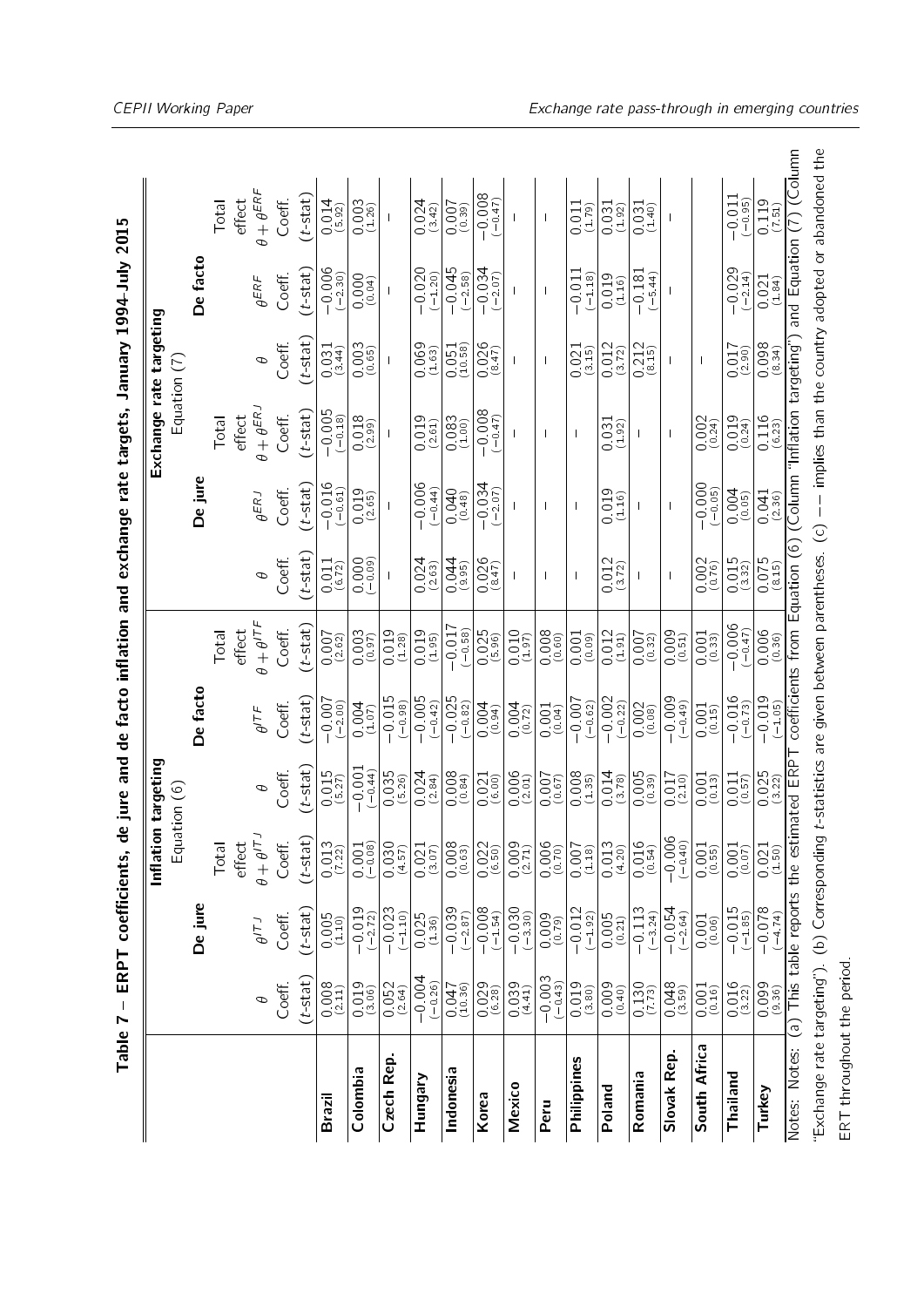Let us first consider the case of inflation targeting. The estimated ERPT in Table [7](#page-22-0) tends to be lower than that reported in Table [5](#page-17-0) for most countries, meaning that ERPT weakens when inflation targeting is accounted for. This is confirmed by comparing the values of  $\theta + \theta^{T}$  and  $\theta$  in Table [7:](#page-22-0) after introducing *de jure* inflation targeting, ERPT declines in all countries but Brazil, Hungary and Poland, and becomes even insignificant for the majority of economies (Colombia, Indonesia, Philippines, Romania, Slovakia, Thailand and Turkey). The same decreasing tendency of ERPT is observed in the *de facto* case, the pass-through being effective for only two countries, namely Brazil and South Korea. Our findings are in line with [Mendonça and Tostes](#page-29-8) [\(2015\)](#page-29-8) showing that the pass-through to consumer prices is significant in the Brazilian economy after more than ten years of adoption of inflation targeting. In Brazil, inflation target is jointly decided by the Government and central bank, constituting a means for the Government to commit to the fiscal discipline necessary to achieve the target [\(Eichengreen](#page-28-15) [\(2006\)](#page-28-15)). However, credibility of the economic policy is quite low in Brazil, particularly the fiscal policy. This reason may explain why ERPT is still significant in this country (see Mendonca and Tostes [\(2015\)](#page-29-8)). Turning to South Korea, it is worth mentioning that it has adopted inflation targeting just after its main currency crisis in 1997-98, i.e. just five months after the Korean won devaluation. As a consequence, inflation targeting regime is characterized by a very high inflation variability, larger than pre-inflation targeting regime. In general, our findings clearly illustrate that adopting inflation targeting plays a key role in explaining the declining ERPT in emerging countries, and highlight that the *de jure* regime is more relevant than the *de facto* one. In other words, what matters is the adoption of inflation targeting, regardless of whether the central bank keeps its goal.

Turning now to exchange rate targeting, the adoption of such monetary regime also tends to lower the pass-through for most of our countries. De facto fixed exchange rates are known to exhibit less bilateral exchange rate volatility than floating rates [\(Klein and Shambaugh](#page-28-16) [\(2008\)](#page-28-16)), contributing to pricing-to-market behavior from foreign exporters and invoicing in the destination country's currency. As a consequence, ERPT is expected to be lower under fixed exchange rate regimes, in line with our results displayed in Table [7.](#page-22-0) The main exception is Turkey, for which adopting exchange rate targeting has increased ERPT. It should however be mentioned that Turkey has experienced very high and volatile inflation levels, even in the 2000s and has adopted inflation targeting very late in that decade. This high-inflationary environment obviously contributes to a higher pass-through since the additional inflation coming from the exchange rate fluctuations is expected to persistently increase price levels and costs. In addition, the ending date of exchange rate targeting is quite late compared to the other countries. This result for the Turkish case is also consistent with the fact that in fixed regimes, agents tend to consider that a change in the exchange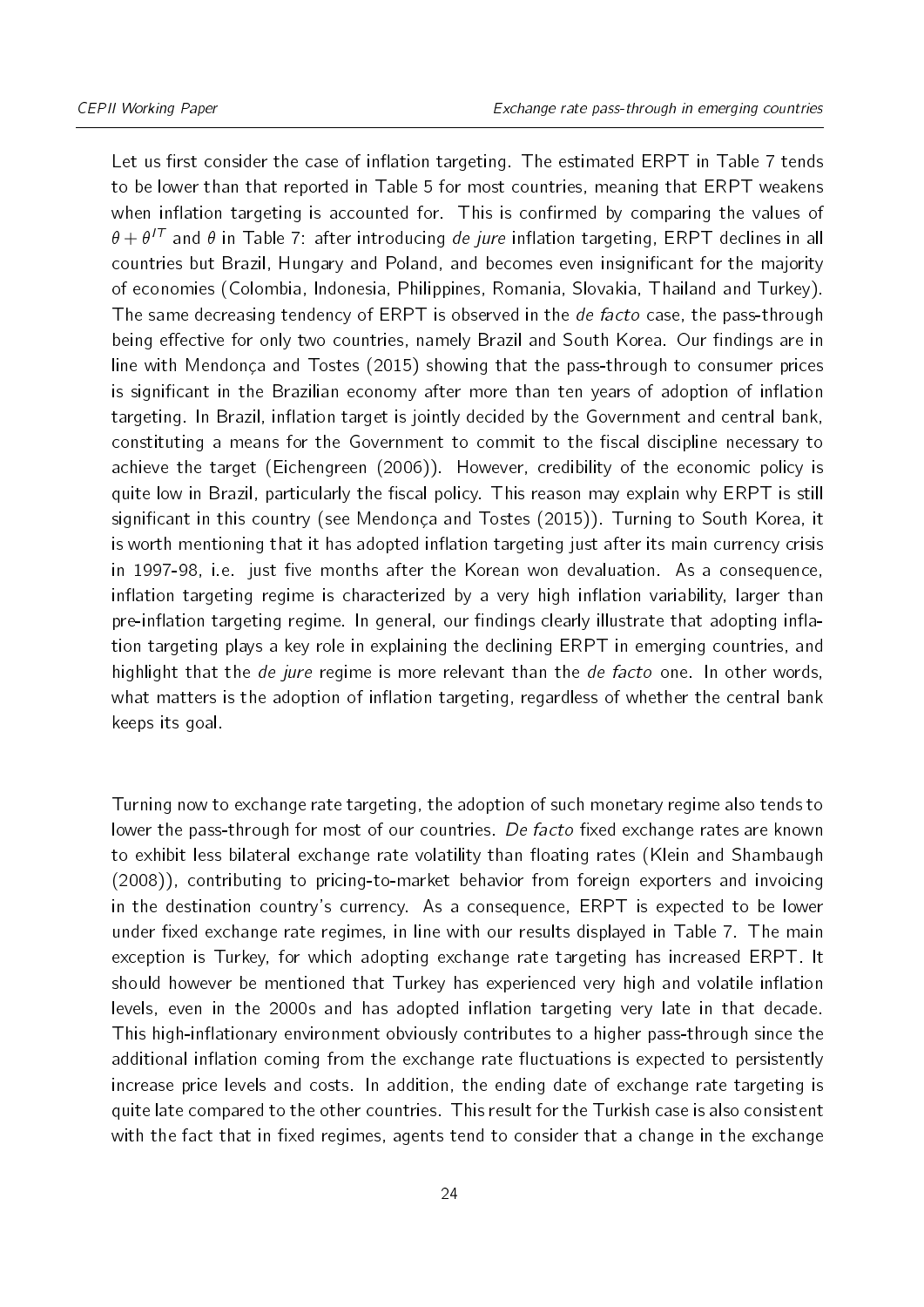rate is permanent and will have a persistent impact of production costs. As a consequence, firms adjust selling prices more rapidly than in countries with flexible exchange rate regimes.

## 4.3. ERPT and central bank's practices

Finally, we address the relationship between ERPT and the inflation environment through central banks practices. As stressed above, we concentrate on two subjective indicators, namely transparency of monetary policy decisions and independence of the central bank.

To provide a first insight, Figure [3](#page-30-0) in Appendix presents a scatter-plot of the ERPT coefficient in the benchmark equation and the mean value over the 1998-2010 period of our two subjective indicators. As seen, whereas transparency seems to be negatively related to ERPT, countries with important central bank independence degree present high ERPT coefficients

We proceed to formally analyze the impact of institutional quality on ERPT by relying on panel data models that interact our two indicators with the rate of depreciation (Equations [\(10\)](#page-10-1) and [\(11\)](#page-10-2)). Results are presented in Table [8](#page-25-0) below.

As seen, our estimation results confirm the previous graphical intuition since transparency clearly reduces ERPT, while central bank independence tends to increase it. As stressed above, the inflation environment strongly matters when investigating the link between quality of institutions and ERPT. As shown by [Posen](#page-29-6) [\(1995\)](#page-29-6), the assumption of exogeneity of monetary institutions is false in the sense that differences in the degree of central bank independence across countries has to be related to differences in financial sector opposition to inflation. Specifically, his main argument is that central bank independence has to be supported by the financial sector for being an effective means to decrease inflation: "the granting of central bank independence where neither the financial sector nor some other political force is ready to defend it in times of costly disinflation is unlikely to have the intended counter-inflationary effect."

## <span id="page-24-0"></span>5. Conclusion

The recent literature on ERPT tends to show that sizeable depreciations of the nominal exchange rate exert fairly small effects on consumer prices. Moreover, these impacts have declined over the past two decades. This evidence of a weaker relationship between exchange rate fluctuations and prices is attributed to a more credible monetary policy that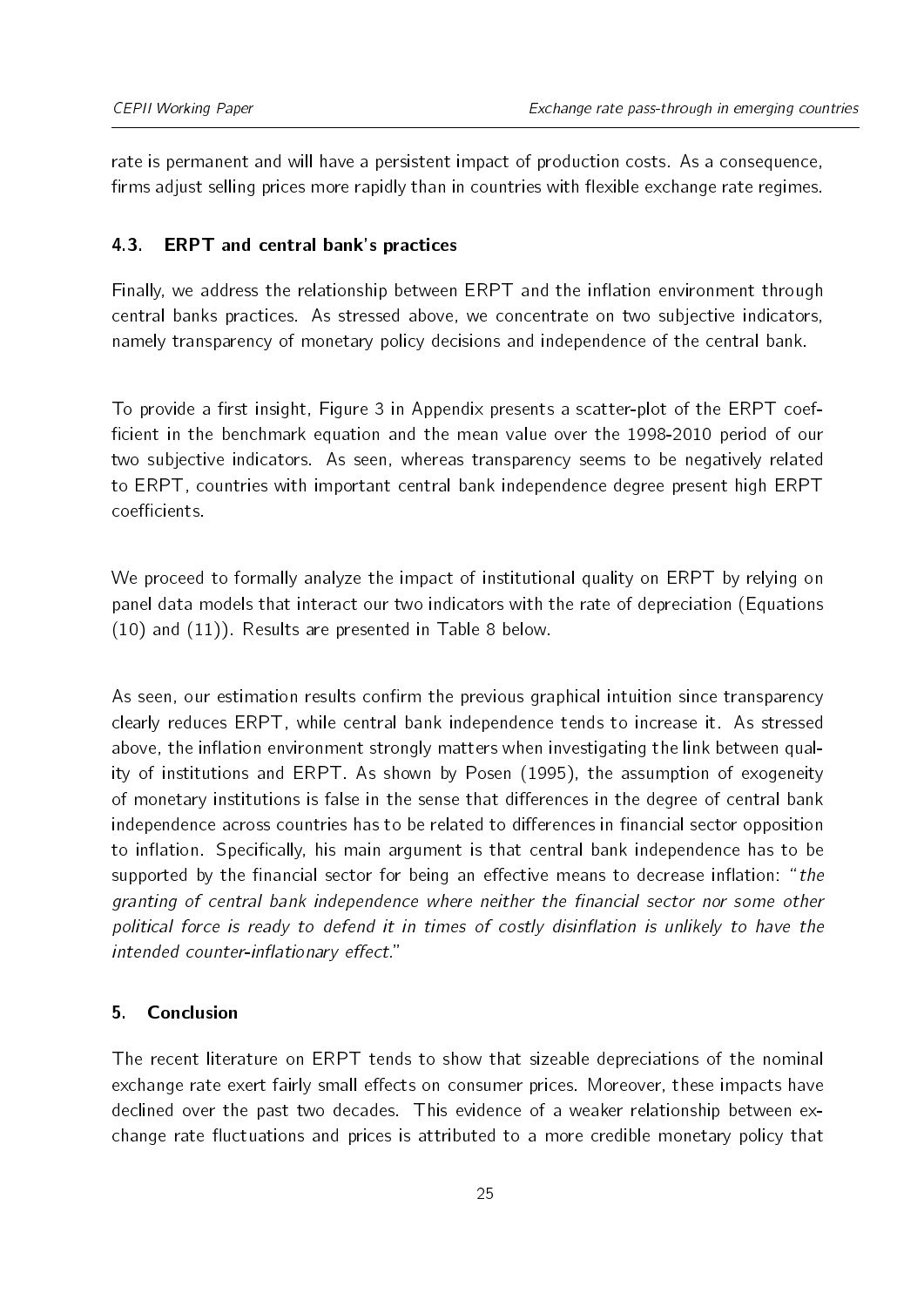<span id="page-25-0"></span>

|               |                    | <b>Transparency</b>    |                                                               | Independence          |                   |                                                   |
|---------------|--------------------|------------------------|---------------------------------------------------------------|-----------------------|-------------------|---------------------------------------------------|
|               |                    | Equation (10)          |                                                               | Equation $(11)$       |                   |                                                   |
|               |                    |                        | Total                                                         |                       |                   | Total                                             |
|               |                    |                        | effect                                                        |                       |                   | effect                                            |
|               | $\theta$           | $\theta^{\mathcal{T}}$ | $\theta + (\theta^{\mathsf{T}} \times \overline{\mathsf{T}})$ | $\theta$              | $\theta^I$        | $\theta + (\theta^{\dagger} \times \overline{I})$ |
|               | Coeff.             | Coeff                  | Coeff.                                                        | Coeff.                | Coeff.            | Coeff.                                            |
|               | ( <i>t</i> -stat)  | $(t$ -stat)            | $(t$ -stat)                                                   | ( <i>t</i> -stat)     | $(t$ -stat)       | $(t$ -stat)                                       |
| Pooled        | 0.058<br>(20.61)   | $-0.005$<br>$(-13.26)$ | 0.053<br>(13.53)                                              | 0.002<br>(0.44)       | 0 0 5 5<br>(9.43) | 0.027<br>(16.48)                                  |
| Fixed effects | 0 0 6 5<br>(18.71) | $-0.006$<br>$(-11.55)$ | 0.022<br>(13.20)                                              | 0.003<br>(0.72)       | 0.057<br>(9.37)   | 0.029<br>(16.22)                                  |
| <b>GMM</b>    | 0.081<br>(6.37)    | $-0.007$<br>$(-3.44)$  | 0.035<br>(5.49)                                               | $-0.003$<br>$(-0.39)$ | 0.081<br>(5.54)   | 0.034<br>(4.30)                                   |
| Sargan test   | 0.120              |                        |                                                               | 0.168                 |                   |                                                   |
| AR(2)         | 0389               |                        |                                                               | 0.246                 |                   |                                                   |

Table 8 ERPT, central bank transparency and independence (panel estimation)

Notes: (a) This table reports the panel estimated ERPT coefficients from Equation [\(10\)](#page-10-1) (Column "Transparency") over the January 1998-December 2014 period, and Equation [\(11\)](#page-10-2) (Column "Independence") over the January 1998-December 2010 period. (b) Corresponding t-statistics are given between

parentheses. (c) The fixed effects and the GMM models include both cross-section and period fixed effects. (d) GMM refers to estimations carried out with the Arellano-Bond one-step dynamic panel-data robust

estimator using lagged values of the dependent variable, dummies and lagged values of the rate of depreciation as instruments. (e) The number of lags of the dependent variable is selected according to a general-to-specific approach. (f) The Sargan test reports the p-value of the over-identifying restrictions. The null hypothesis is that the over-identifying restrictions are valid. (g)  $AR(2)$  is the second-order serial correlation test of the differenced residuals. The null hypothesis is no second-order autocorrelation in the errors of the equation in first differences.

has focused on stabilizing inflation. However, little is known about the role of the inflation environment in emerging economies.

We fill this gap by estimating ERPT and assessing its dynamics for a sample of 15 emerging countries over the 1994-2015 period. We show that inflation level and volatility matters in the sense that a declining ERPT is evidenced with more stable and anti-inflationary environment. With regard to the role of monetary policy, adopting inflation targeting regime leads to a significant decline in ERPT for most countries, with a more important impact evidenced for de jure compared to de facto inflation targeting regime. Adopting exchange rate targeting regime matters as well, contributing to a diminishing ERPT. Finally, we find evidence that transparency of monetary policy decisions clearly reduces ERPT, while it is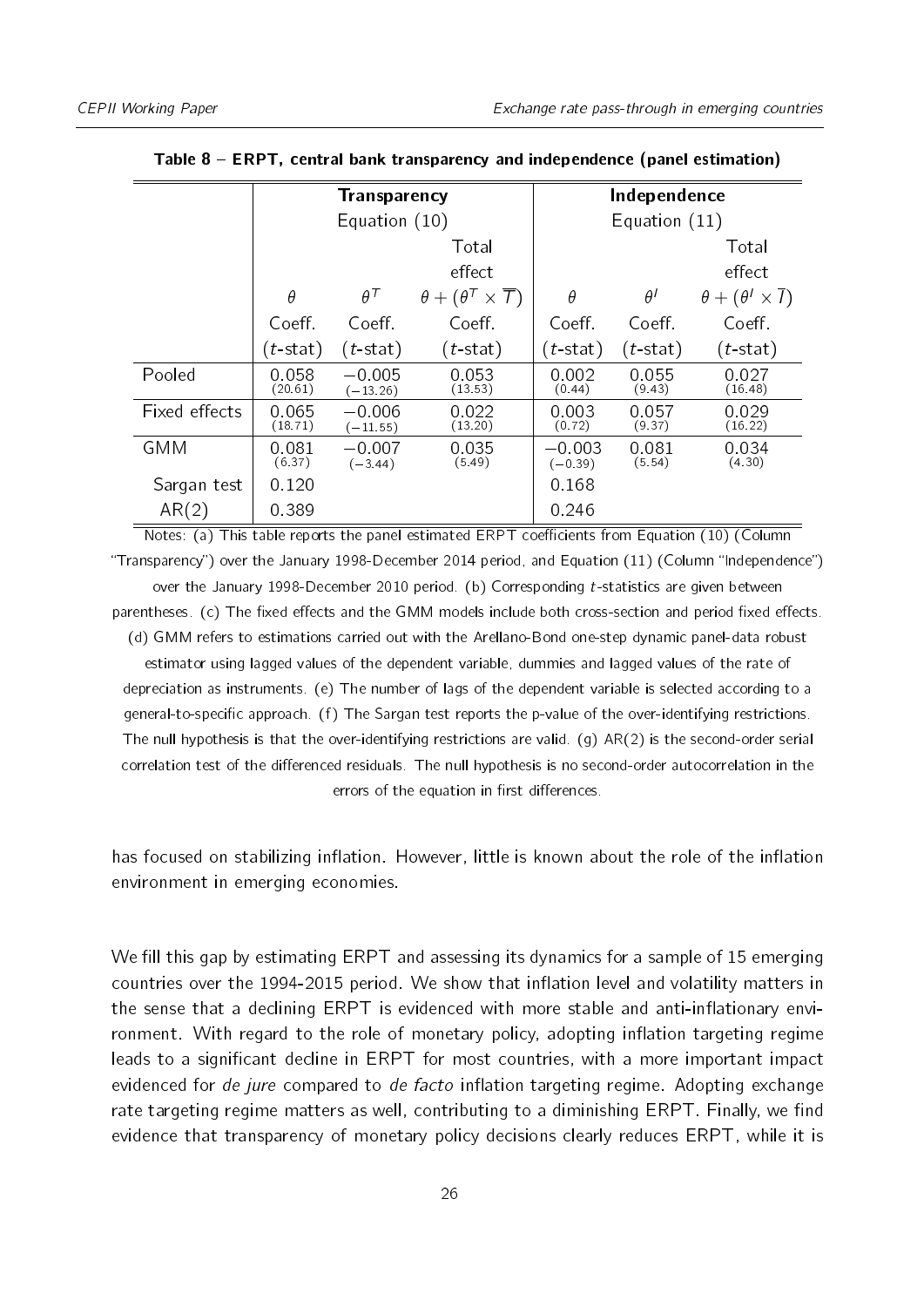not the case for central bank independence. Nevertheless, it is worth mentioning that despite the overall declining tendency of ERPT, exchange rate fluctuations can still have an effect on inflation in some countries.

On the whole, our findings show that emerging economies tend to share the characteristics observed for advanced countries in terms of declining pass-through once inflation is controlled for. Three main policy implications can be deduced from our results. On the one hand, as the exchange rate elasticity of trade prices determines the potential role of exchange rates in absorbing global imbalances, our findings imply that the use of the exchange rate as a means to improve the trade balance is expected to be less effective. On the other hand, the economies would be less concerned about the potential inflationary consequences of exchange rate fluctuations. Finally, the declining ERPT also has implications regarding the transmission of shocks across emerging countries which display high levels of intraregional trade.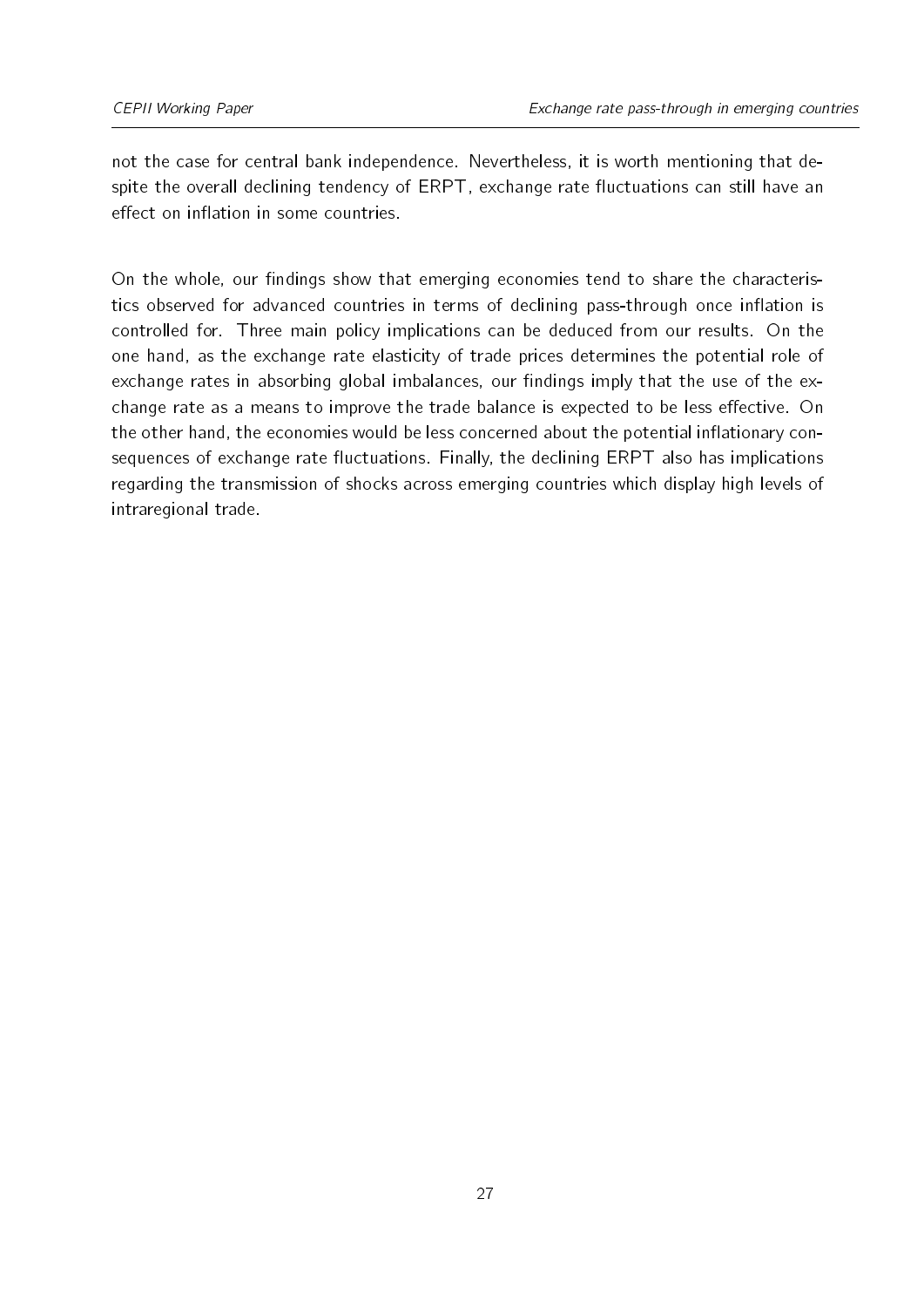#### References

- <span id="page-27-10"></span>Acemoglu, D., S. Johnson, P. Querubin, and J. A. Robinson (2008): "When Does Policy Reform Work? The Case of Central Bank Independence," Brookings Papers on Economic Activity,  $39(1)$ ,  $351-429$ .
- <span id="page-27-8"></span>Aisen, A., and F. Veiga (2008): "Political instability and inflation volatility," Public Choice,  $135(3-4)$ ,  $207-223$ .
- <span id="page-27-6"></span>Alesina, A., and L. H. Summers (1993): "Central Bank Independence and Macroeconomic Performance: Some Comparative Evidence," Journal of Money, Credit and Banking,  $25(2)$ ,  $151-62$ .
- <span id="page-27-3"></span>Aron, J., R. MacDonald, and J. Muellbauer (2014): Exchange Rate Pass-Through in Developing and Emerging Markets: A Survey of Conceptual, Methodological and Policy Issues, and Selected Empirical Findings," The Journal of Development Studies,  $50(1)$ ,  $101 - 143$ .
- <span id="page-27-4"></span>Bailliu, J., and E. Fujii (2004): "Exchange Rate Pass-Through and the Inflation Environment in Industrialized Countries: An Empirical Investigation," Discussion paper.
- <span id="page-27-12"></span>Baqueiro, A., A. D. de Leon, and A. Torres (2003): "Fear of floating or fear of inflation? The role of the exchange rate pass-through," in Monetary policy in a changing environment, ed. by B. f. I. Settlements, vol. 19, pp. 338-354. Bank for International Settlements.
- <span id="page-27-11"></span>Beirne, J., and M. Bijsterbosch (2011): Exchange rate pass-through in central and eastern European Member States," Journal of Policy Modeling,  $33(2)$ , 241 - 254.
- <span id="page-27-0"></span>Betts, C., and M. B. Devereux (2000): Exchange rate dynamics in a model of pricing-tomarket," Journal of International Economics,  $50(1)$ , 215-244.
- <span id="page-27-2"></span>Bouakez, H., and N. Rebei (2008): "Has exchange rate pass-through really declined? Evidence from Canada," Journal of International Economics,  $75(2)$ , 249 - 267.
- <span id="page-27-13"></span>Bussiere, M. (2013): Exchange Rate Pass-through to Trade Prices: The Role of Nonlinearities and Asymmetries," Oxford Bulletin of Economics and Statistics, 75(5), 731–758.
- <span id="page-27-1"></span>Campa, J. M., and L. S. Goldberg (2005): Exchange Rate Pass-Through into Import Prices," The Review of Economics and Statistics, 87(4), 679-690.
- <span id="page-27-9"></span>Campillo, M., and J. A. Miron (1997): "Why Does Inflation Differ across Countries?." in Reducing Inflation: Motivation and Strategy, NBER Chapters, pp. 335-362. National Bureau of Economic Research, Inc.
- <span id="page-27-5"></span>Choudhri, E. U., and D. S. Hakura (2006): Exchange rate pass-through to domestic prices: Does the inflationary environment matter?," Journal of International Money and Finance,  $25(4)$ , 614-639.
- <span id="page-27-7"></span>Cukierman, A. (1992): Central Bank Strategy, Credibility, and Independence: Theory and Evidence, vol. 1 of MIT Press Books. The MIT Press.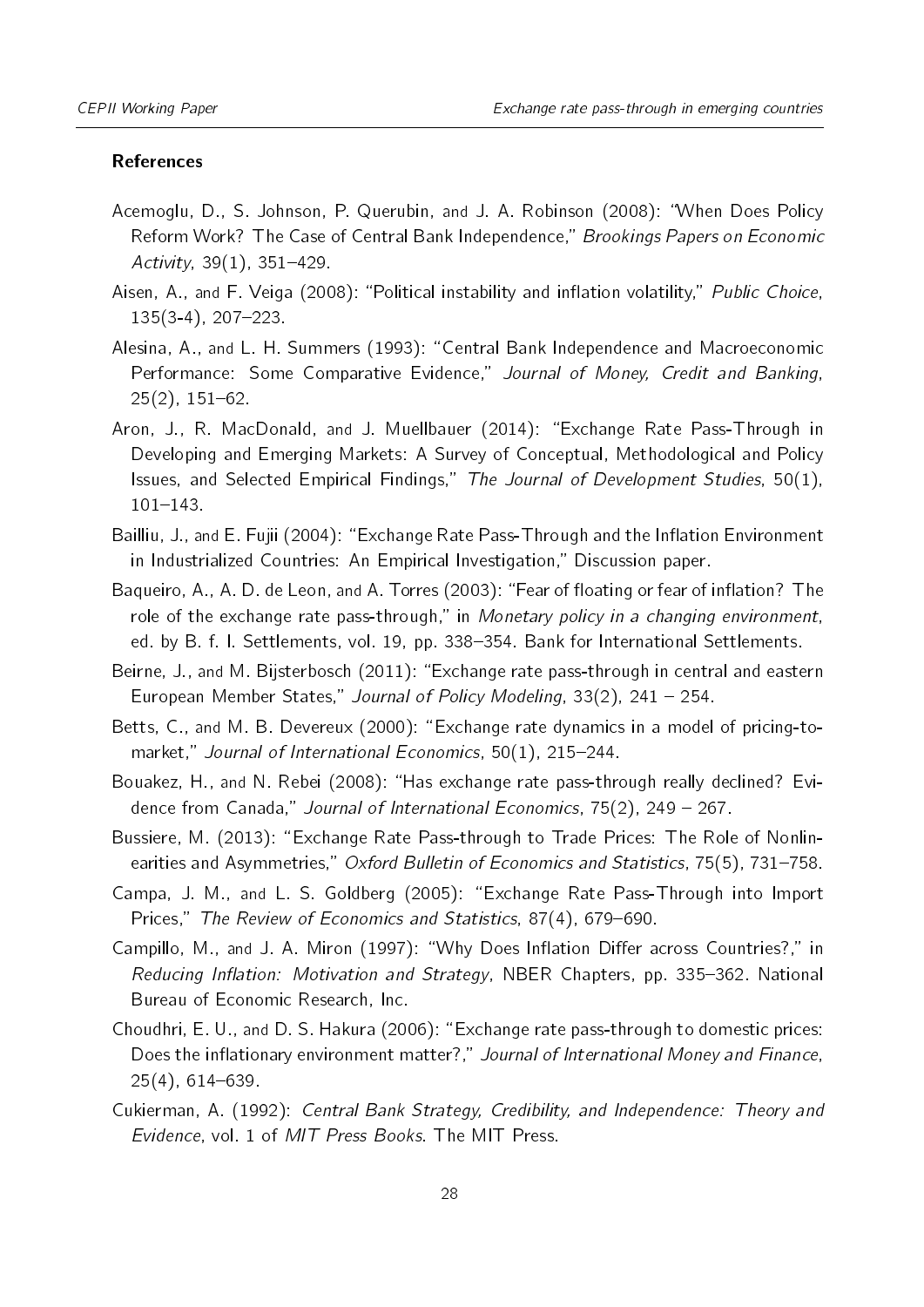- <span id="page-28-9"></span>Devereux, M. B. (1999): "Monetary policy, exchange rate flexibility and exchange rate pass-through," Working paper, Bank of Canada.
- <span id="page-28-2"></span>Devereux, M. B., and J. Yetman (2010): "Price adjustment and exchange rate passthrough," Journal of International Money and Finance,  $29(1)$ ,  $181-200$ .
- <span id="page-28-13"></span>Dincer, N. N., and B. Eichengreen (2014): "Central Bank Transparency and Independence: Updates and New Measures," International Journal of Central Banking, 10(1), 189-259.
- <span id="page-28-5"></span>Dong, W. (2012): "The role of expenditure switching in the global imbalance adjustment," Journal of International Economics,  $86(2)$ ,  $237 - 251$ .
- <span id="page-28-10"></span>Edwards, S. (2001): "Exchange Rate Regimes, Capital Flows and Crisis Prevention," NBER Working Papers 8529, National Bureau of Economic Research, Inc.
- <span id="page-28-8"></span>Eichengreen, B. (1994): International monetary arrangements for the 21st century / Barry Eichengreen. Brookings Institution Washington, D.C.
- <span id="page-28-15"></span>(2006): "Can Emerging Markets Float? Should They Inflation Target?," in Monetary Integration and Dollarization, Chapters, chap. 8. Edward Elgar.
- <span id="page-28-12"></span>Eijffinger, S., and P. Geraats (2006): "How Transparent Are Central Banks?," European Journal of Political Economy,  $22(1)$ ,  $1-21$ .
- <span id="page-28-7"></span>Fatás, A., I. Mihov, and A. K. Rose (2007): "Quantitative Goals for Monetary Policy," Journal of Money, Credit and Banking, 39(5), 1163-1176.
- <span id="page-28-11"></span>Frankel, J. A. (2003): "Experience of and Lessons from Exchange Rate Regime in Emerging Economies," NBER Working Papers 10032, National Bureau of Economic Research, Inc.
- <span id="page-28-3"></span>Gagnon, J. E., and J. Ihrig (2004): "Monetary policy and exchange rate pass-through This article is a U.S. Government work and is in the public domain in the U.S.A," International Journal of Finance  $& Economics$ , 9(4), 315-338.
- <span id="page-28-6"></span>Goldberg, P. K., and M. M. Knetter (1997): "Goods Prices and Exchange Rates: What Have We Learned?," Journal of Economic Literature, 35, 1243-1272.
- <span id="page-28-1"></span>Gust, C., S. Leduc, and R. Vigfusson (2010): Trade integration, competition, and the decline in exchange-rate pass-through," Journal of Monetary Economics, 57(3), 309 – 324.
- <span id="page-28-4"></span>Ihrig, J. E., M. Marazzi, and A. D. Rothenberg (2006): Exchange-rate pass-through in the G-7 countries," Discussion paper.
- <span id="page-28-14"></span>Kibritcioglu, A. (2004): "A Short Review of the Long History of Turkish High Inflation," Macroeconomics 0404003, EconWPA.
- <span id="page-28-16"></span>Klein, M. W., and J. C. Shambaugh (2008): "The dynamics of exchange rate regimes: Fixes, floats, and flips," Journal of International Economics,  $75(1)$ ,  $70-92$ .
- <span id="page-28-0"></span>Marazzi, M., and N. Sheets (2007): "Declining exchange rate pass-through to U.S. import prices: The potential role of global factors," Journal of International Money and Finance,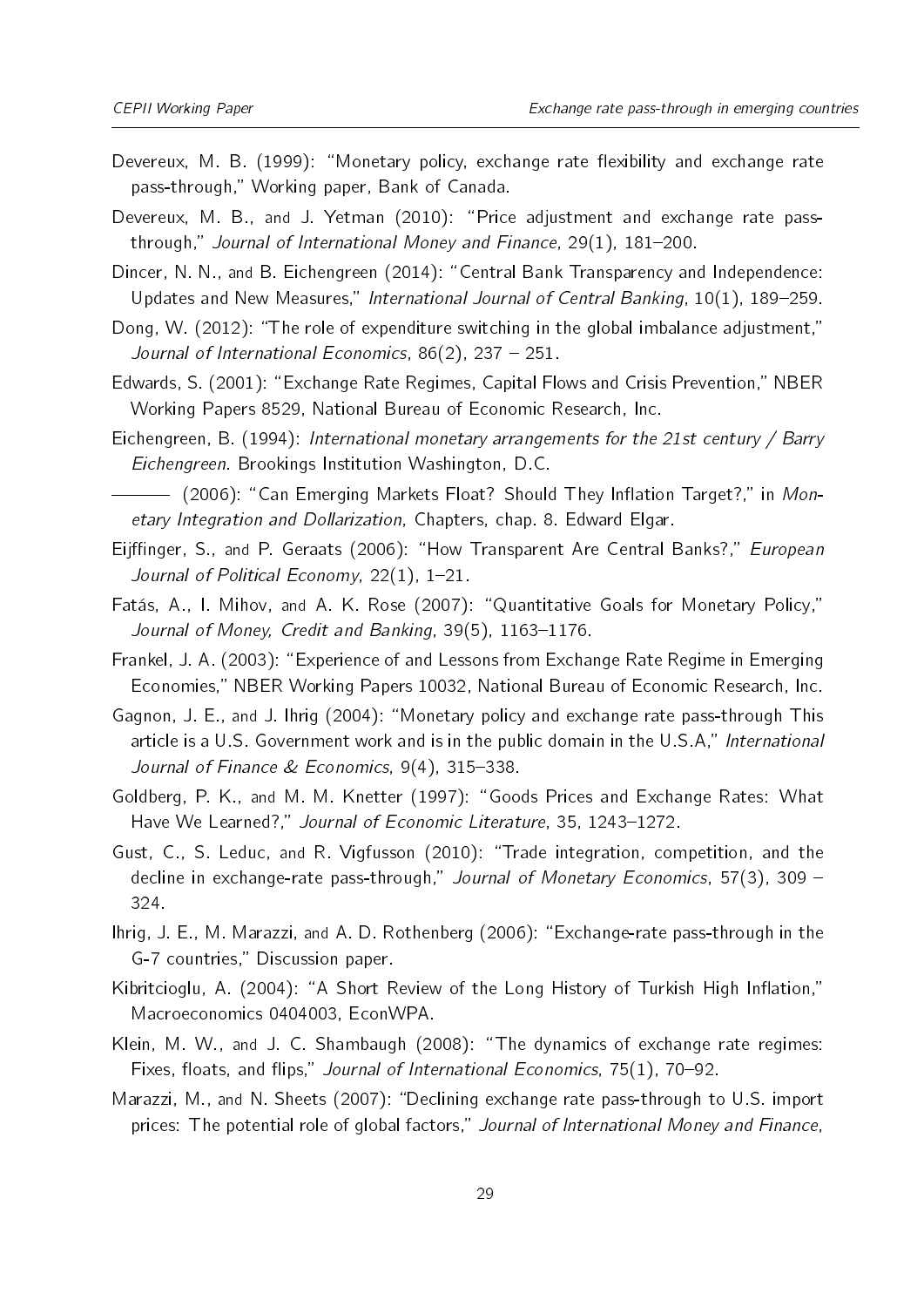$26(6)$ , 924 – 947.

- <span id="page-29-8"></span>Mendonça, H., and F. Tostes (2015): "The Effect of Monetary and Fiscal Credibility on Exchange Rate Pass-Through in an Emerging Economy," Open Economies Review, 26(4), 787-816.
- <span id="page-29-1"></span>Menon, J. (1995): "Exchange rate pass-through," Journal of Economic Surveys,  $9(2)$ , 197-231.
- <span id="page-29-3"></span>Mishkin, F. S. (2007): "Will Monetary Policy Become More of a Science?," Working Paper 13566, National Bureau of Economic Research.
- <span id="page-29-0"></span>Monacelli, T. (2003): "Monetary Policy in a Low Pass-Through Environment," Discussion paper.
- <span id="page-29-6"></span>Posen, A. S. (1995): "Declarations Are Not Enough: Financial Sector Sources of Central Bank Independence," in NBER Macroeconomics Annual 1995, Volume 10, NBER Chapters, pp. 253–274. National Bureau of Economic Research, Inc.
- <span id="page-29-7"></span>Reinhart, C. M., and K. S. Rogoff (2004): "The Modern History of Exchange Rate Arrangements: A Reinterpretation," The Quarterly Journal of Economics,  $119(1)$ ,  $1-48$ .
- <span id="page-29-5"></span>Reyes, J. (2007): "Exchange Rate Passthrough Effects and Inflation Targeting in Emerging Economies: What is the Relationship?," Review of International Economics, 15(3), 538-559.
- <span id="page-29-2"></span>Taylor, J. B. (2000): "Low inflation, pass-through, and the pricing power of firms," *Euro*pean Economic Review,  $44(7)$ , 1389-1408.
- <span id="page-29-4"></span>Vega, M., and D. Winkelried (2005): "Inflation Targeting and Inflation Behavior: A Successful Story?," International Journal of Central Banking, 1(3).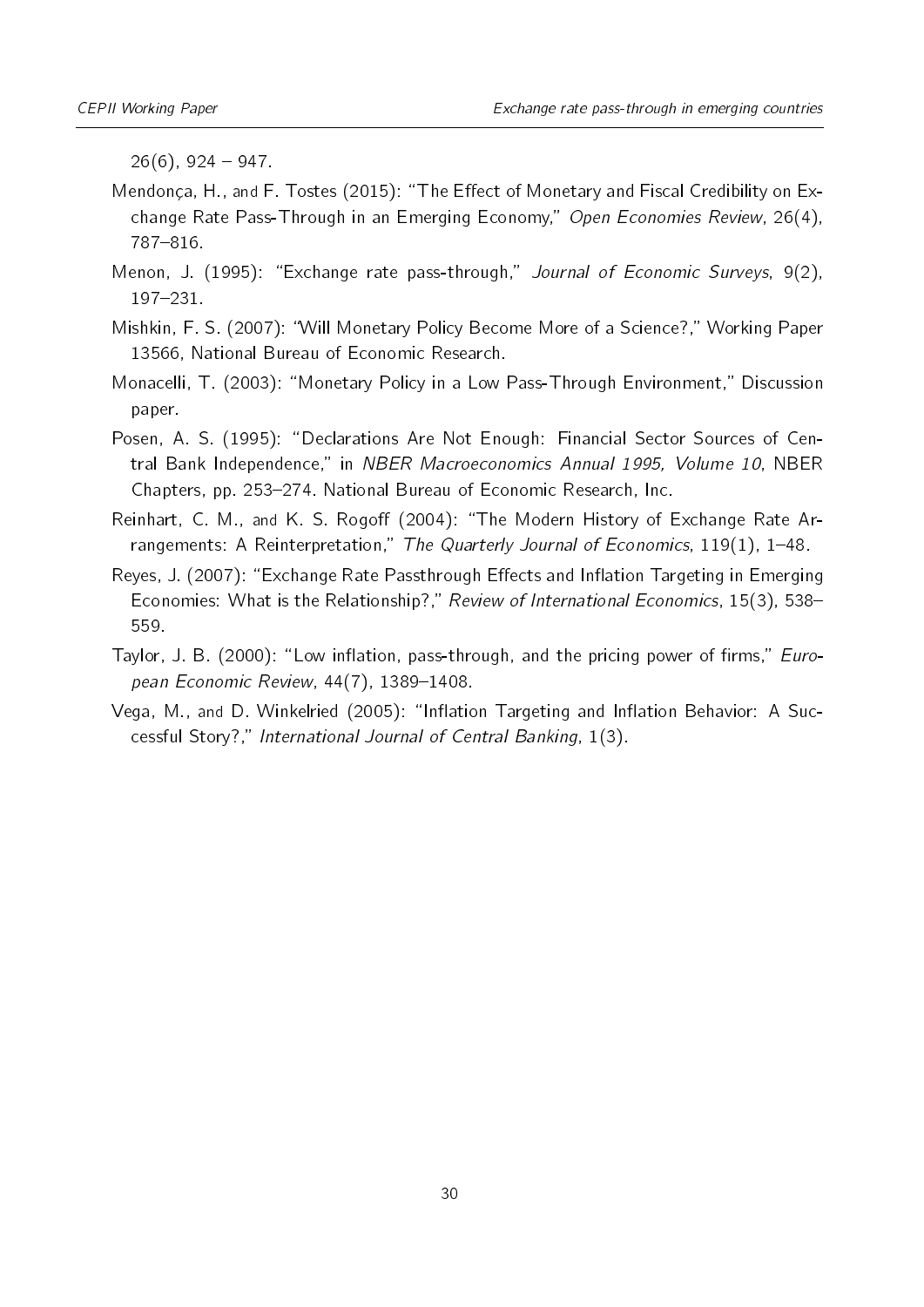## Appendix

<span id="page-30-0"></span>

Figure  $3$  – ERPT, inflation environment and central bank indicators